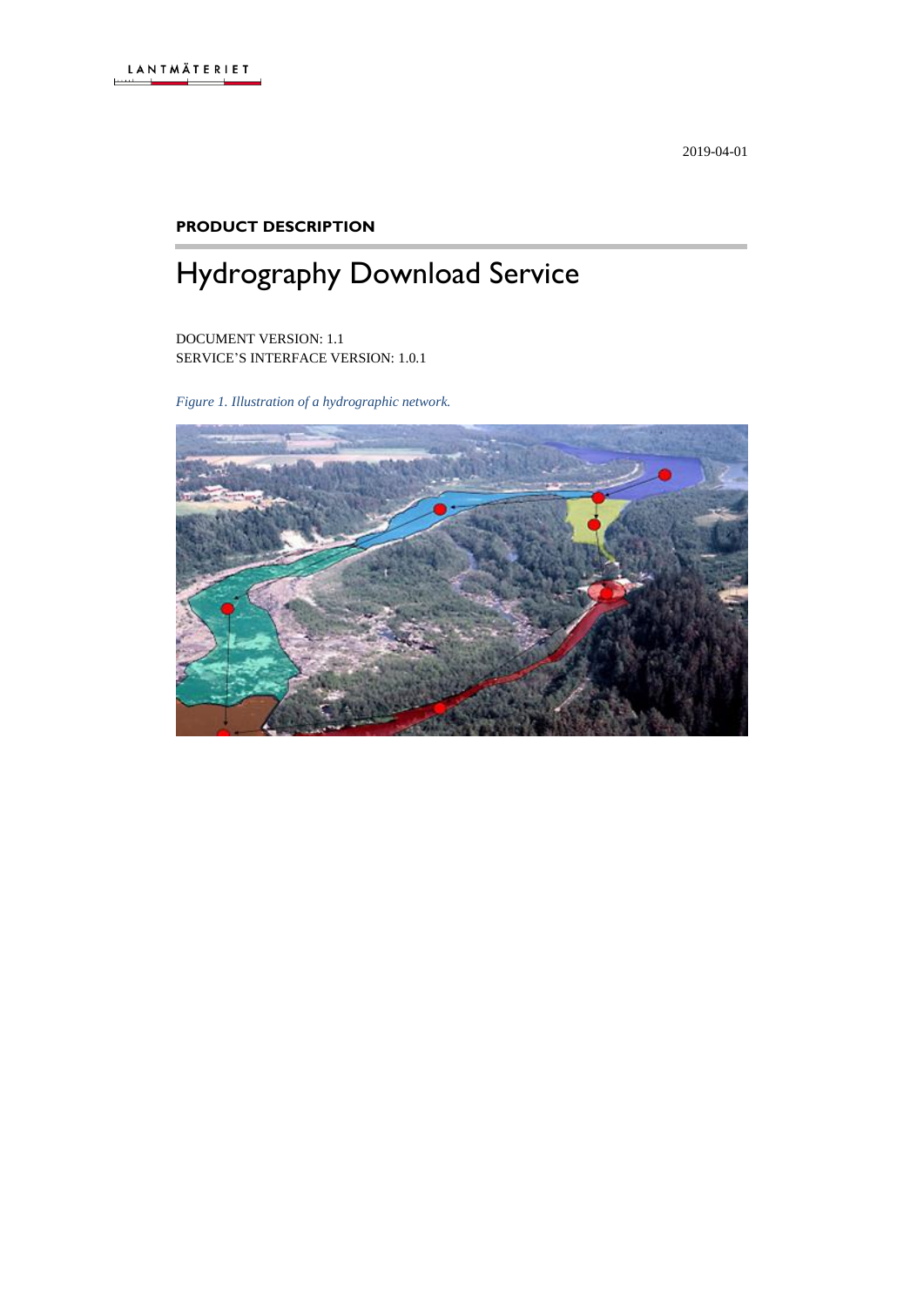# Table of contents

| $\mathbf{1}$ | <b>GENERAL DESCRIPTION</b>                                           | 3              |
|--------------|----------------------------------------------------------------------|----------------|
|              | 1.1<br><b>CONTENTS</b>                                               | 3              |
|              | 1.2<br><b>GEOGRAPHIC COVERAGE</b>                                    | 3              |
|              | 1.3<br><b>GEOGRAPHIC CUT-OUT</b>                                     | 3              |
|              | 1.3.1<br>Main drainage basins                                        | $\overline{3}$ |
|              | 1.3.2<br>Coastal areas                                               | $\overline{4}$ |
|              | 1.3.3 Norwegian product areas                                        | $\overline{4}$ |
|              | 1.3.4 The areas' extent, name and number codes                       | 5              |
|              | 1.4<br><b>COORDINATE SYSTEM</b>                                      | 9              |
| 2            | <b>QUALITY DESCRIPTION</b>                                           | 10             |
|              | 2.1<br>PURPOSE AND UTILITY                                           | 10             |
|              | 2.2<br>DATA CAPTURE                                                  | 10             |
|              | 2.2.1<br>Lineage                                                     | 10             |
|              | 2.3<br><b>MAINTENANCE</b>                                            | 11             |
|              | 2.3.1<br>Maintenance frequency                                       | 11             |
|              | 2.4<br>DATA QUALITY                                                  | 11             |
|              | 2.4.1<br>Completeness                                                | 11             |
|              | 2.4.2<br>Logical consistency                                         | 11             |
|              | 2.4.3 Thematic accuracy                                              | 12             |
|              | 2.4.4<br>Positional accuracy                                         | 12             |
| 3            | NORWEGIAN AND FINNISH DATA IN THE SERVICE                            | 14             |
| 4            | <b>CONTENTS OF THE DELIVERY</b>                                      | 14             |
|              | 4.1<br>FOLDER STRUCTURE AT DELIVERY                                  | 14             |
|              | 4.2<br><b>DELIVERY FORMAT</b>                                        | 15             |
|              | 4.2.1<br>Set of files and contents                                   | 15             |
|              | 4.2.2<br>How to download data                                        | 16             |
|              | 4.3<br>HANDLING OF IDENTITIES IN THE PRODUCT                         | 16             |
|              | 4.4<br>DEVIATIONS FROM INSPIRE AND THE SWEDISH WATER STANDARD IN THE |                |
|              | <b>PRODUCT</b>                                                       | 16             |
|              | 4.4.1<br>Object types Inspire/Swedish water standard                 | 18             |
|              | 4.4.2<br><b>Inspire Network</b>                                      | 19             |
|              | 4.4.3<br><b>Inspire Physical Waters</b>                              | 20             |
|              | 4.4.4<br>Swedish water standard Network                              | 23             |
|              | 4.4.5<br>Swedish water standard Waterbody                            | 24             |
|              | 4.4.6<br>Swedish water standard Water Locations                      | 26             |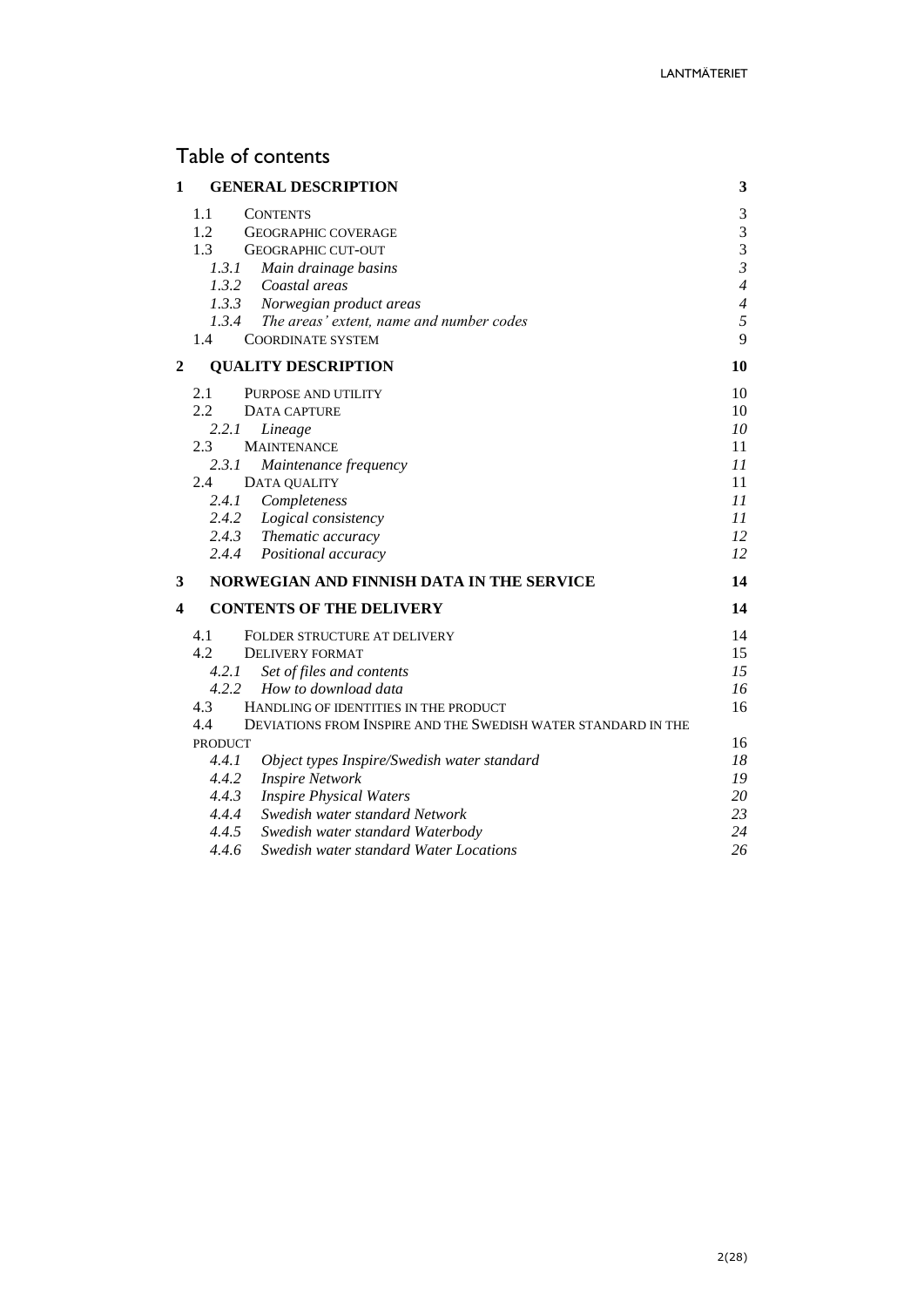# <span id="page-2-0"></span>**1 General description**

### <span id="page-2-1"></span>1.1 Contents

This document describes the contents of the product Hydrography Download Service and how it is structured on delivery. The Hydrography Download Service contains hydrographic information structured according to Inspire data specifications and the Swedish water standard SS637008:2015, such as lakes and watercourses together with associated information relating to these, for instance rapids, dams and waterfalls. The service also includes a geometric network in accordance with Inspire and a logical network in accordance with the Swedish water standard.

The service consists of 4 themes: logical networks in accordance with the Swedish water standard, physical waters in accordance with the Swedish water standard, geometric networks in accordance with Inspire and physical waters in accordance with Inspire. The data are nationwide, divided into main drainage basins, coastal areas and Norwegian product areas. Due to the amount of data, deliveries are made of one main drainage basin, coastal area or Norwegian product area per download.

The service contains hydrographic objects in the whole of Sweden. There are objects belonging to the national shoreline around the coast and the major inland lakes. In cases where drainage basins extend beyond national borders, foreign information with limited content is included. Foreign data is stored in separate files and can be viewed together with Swedish data.

# <span id="page-2-2"></span>1.2 Geographic coverage

The Hydrography Download Service contains hydrographic objects in the whole of Sweden. In cases where drainage basins extend beyond national borders, foreign information with limited content is included.

[Information about areas where data is available.](https://www.lantmateriet.se/globalassets/om-lantmateriet/var-samverkan-med-andra/hydro_lev-klart.pdf)

# <span id="page-2-3"></span>1.3 Geographic cut-out

#### <span id="page-2-4"></span>**1.3.1 MAIN DRAINAGE BASINS**

The main drainage basins are those which are relevant to Sweden, which flow into the sea and which had an area over 200 square kilometres when they were defined. The main drainage basins have been defined by SMHI and have been given a HARO code and usually the name specified on the map for the main river which flow into the sea.

Some of the main drainage basins (113000, 114000, 115000 and 116000) drain from Sweden to Norway and flow into the Skagerrak or the Norwegian Sea.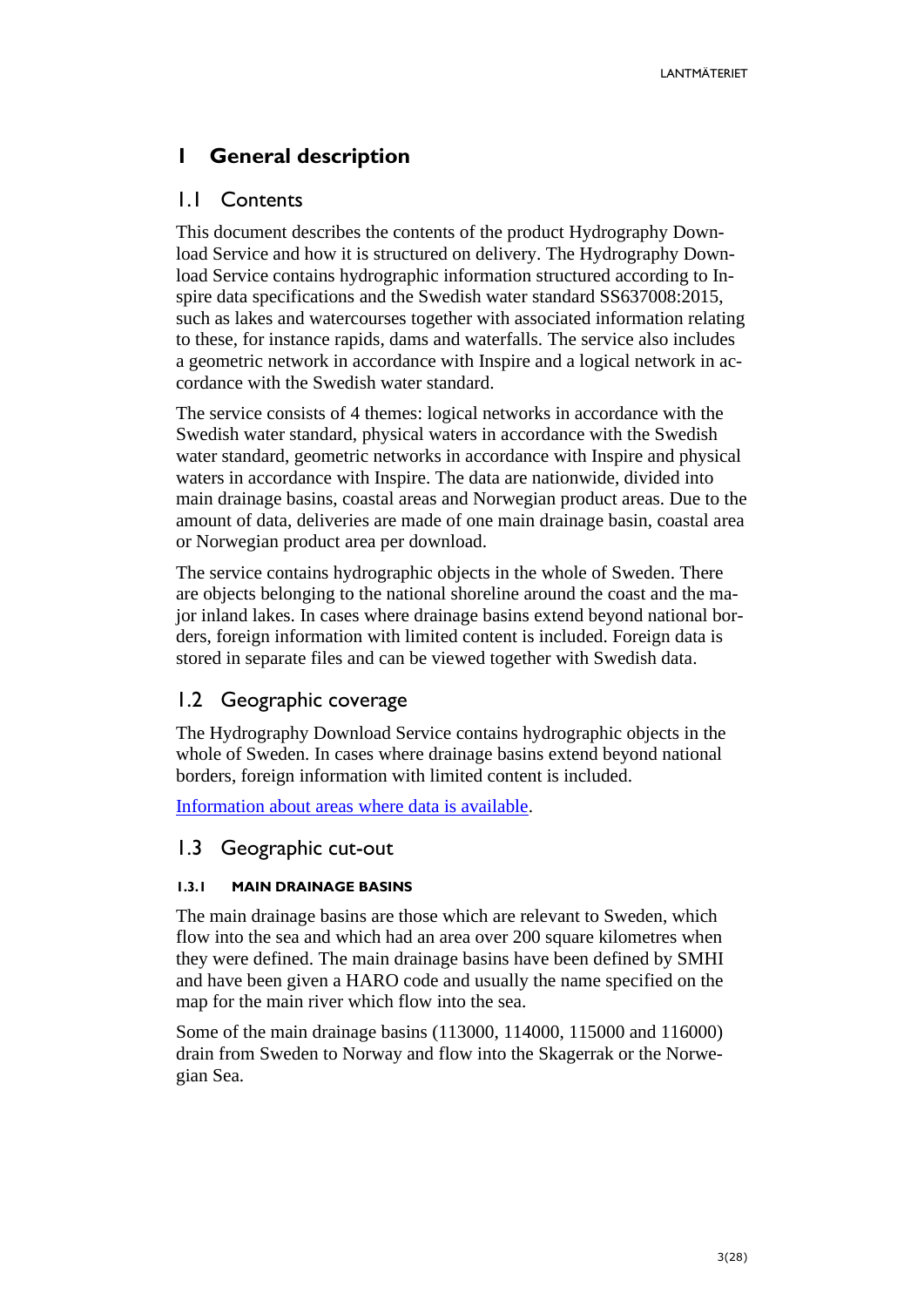#### <span id="page-3-0"></span>**1.3.2 COASTAL AREAS**

SMHI has made a division into 10 coastal areas by merging areas along the coast between the main drainage basins and islands in the sea. The division of islands in the sea has followed selected boundaries between coastal waters in SVAR (The Swedish Water Archive). The areas have been given numbers and names in accordance with the areas in SVAR which define border areas.

#### <span id="page-3-1"></span>**1.3.3 NORWEGIAN PRODUCT AREAS**

There are also four defined areas for rivers that flow from Sweden to Norway and into the Norwegian Sea: between Nea and Vefsna, between Vefsna and Rana, Saltdalsvassdraget\_Hellemovassdraget and North of Luleälven. The areas have been given numbers and names in accordance with SVAR.

NB! The number of areas, their names, codes and extents may change over time.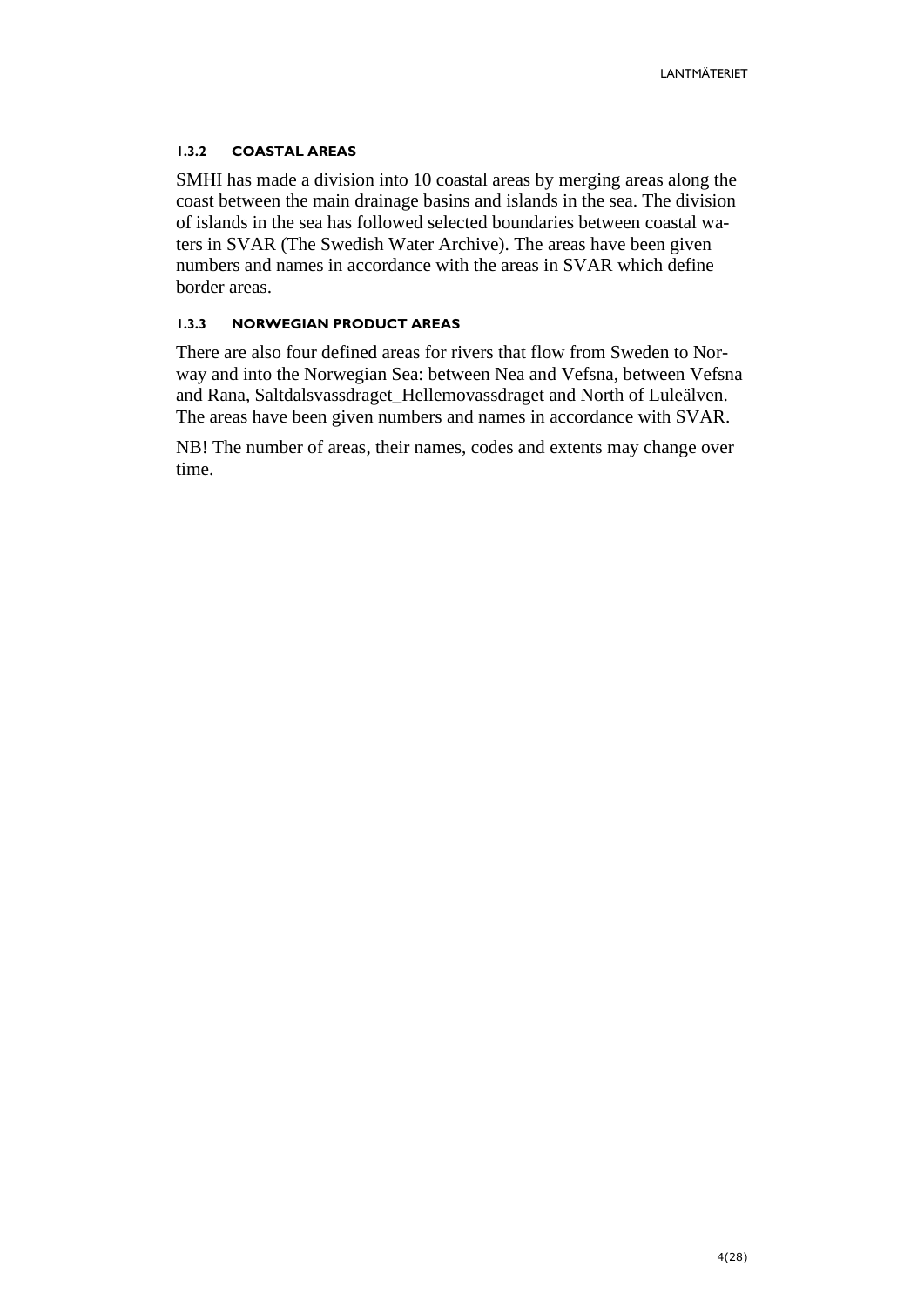#### <span id="page-4-0"></span>**1.3.4 THE AREAS' EXTENT, NAME AND NUMBER CODES**

*Figure 2. Main drainage basins, coastal areas and Norwegian product areas with associated number codes.*

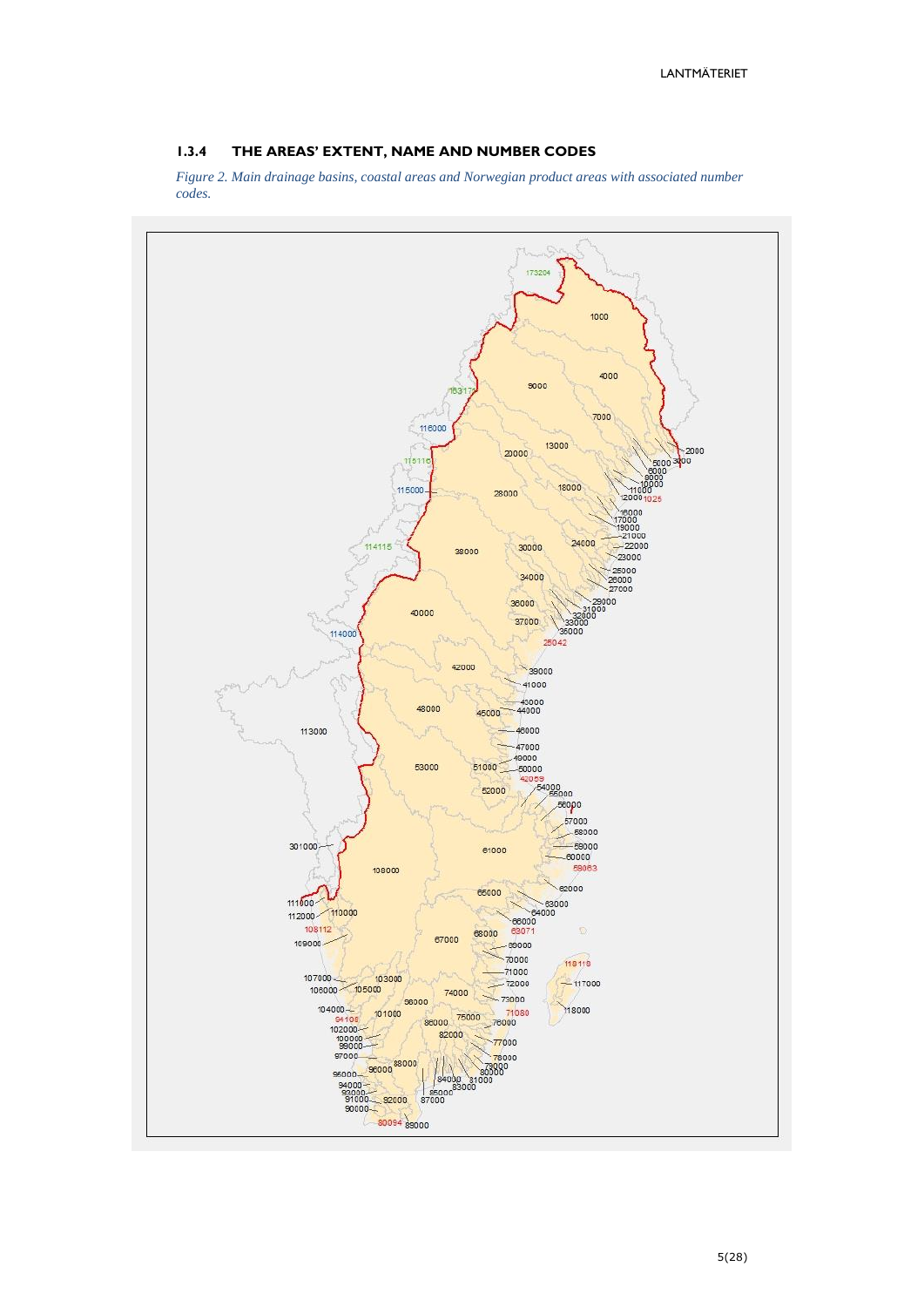#### MAIN DRAINAGE BASINS

*Table 1. Main drainage basins with associated number codes.*

| <b>HARO</b> | Watercourse    | <b>HARO</b> | Watercourse     |
|-------------|----------------|-------------|-----------------|
| 1000        | Torneälven     | 62000       | Tyresån         |
| 2000        | Keräsjoki      | 63000       | Trosaån         |
| 3000        | Sangisälven    | 64000       | Svärtaån        |
| 4000        | Kalixälven     | 65000       | Nyköpingsån     |
| 5000        | Töreälven      | 66000       | Kilaån          |
| 6000        | Vitån          | 67000       | Motala ström    |
| 7000        | Råneälven      | 68000       | Söderköpingsån  |
| 8000        | Altersundet    | 69000       | Vindån          |
| 9000        | Luleälven      | 70000       | Storån          |
| 10000       | Alån           | 71000       | Botorpsströmmen |
| 11000       | Rosån          | 72000       | Marströmmen     |
| 12000       | Alterälven     | 73000       | Virån           |
| 13000       | Piteälven      | 74000       | Emån            |
| 16000       | Jävreån        | 75000       | Alsterån        |
| 17000       | Åbyälven       | 76000       | Snärjebäcken    |
| 18000       | Byskeälven     | 77000       | Ljungbyån       |
| 19000       | Kågeälven      | 78000       | Hagbyån         |
| 20000       | Skellefteälven | 79000       | Buatorpsån      |
| 21000       | Bureälven      | 80000       | Lyckebyån       |
| 22000       | Mångbyån       | 81000       | Nättrabyån      |
| 23000       | Kålabodaån     | 82000       | Ronnebyån       |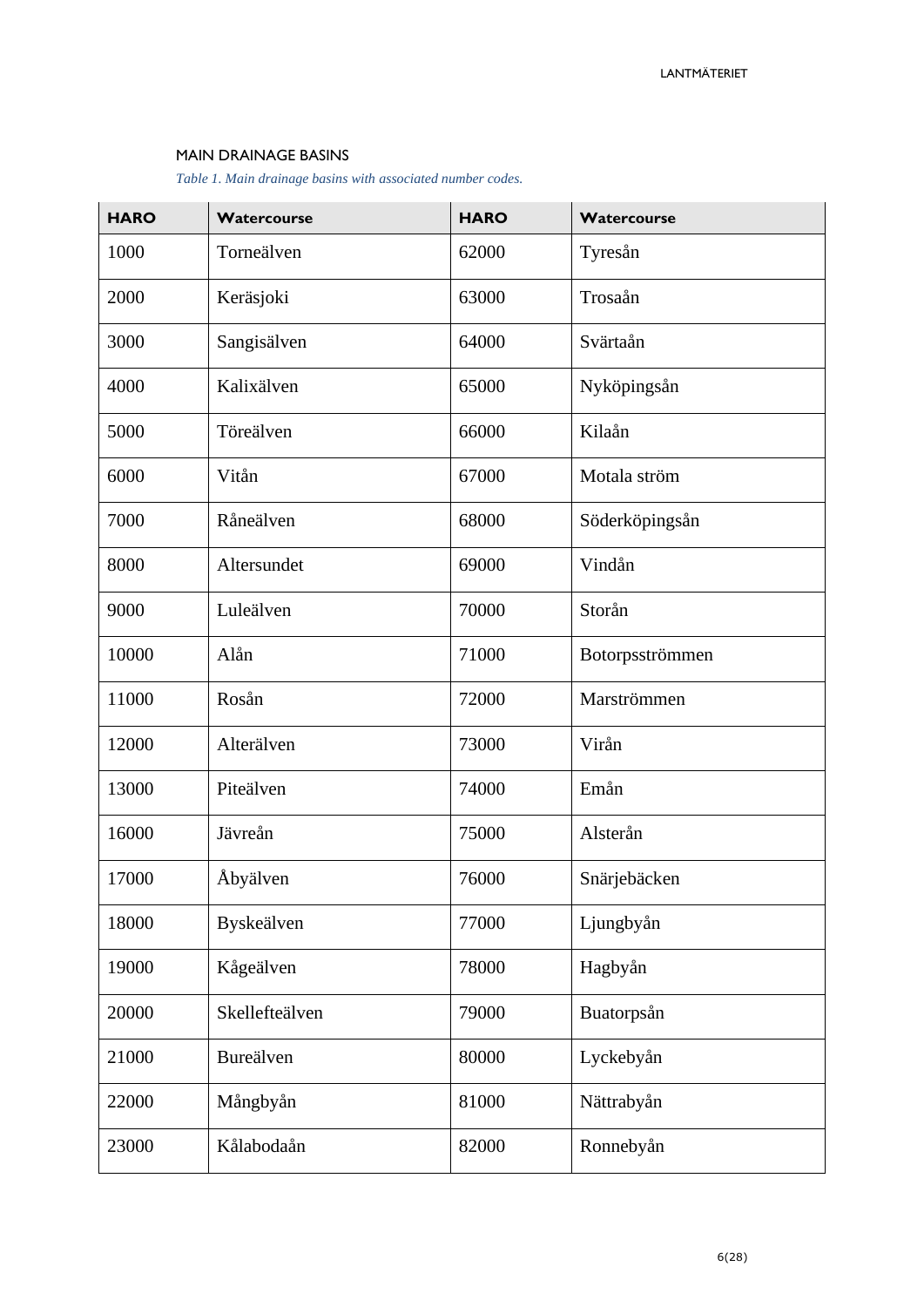| <b>HARO</b> | Watercourse   | <b>HARO</b> | Watercourse     |
|-------------|---------------|-------------|-----------------|
| 24000       | Rickleån      | 83000       | Vierydsån       |
| 25000       | Dalkarlsån    | 84000       | <b>Bräkneån</b> |
| 26000       | Sävarån       | 85000       | Mieån           |
| 27000       | Tavleån       | 86000       | Mörrumsån       |
| 28000       | Umeälven      | 87000       | Skräbeån        |
| 29000       | Hörnån        | 88000       | Helge å         |
| 30000       | Öreälven      | 89000       | Nybroån         |
| 31000       | Leduån        | 90000       | Sege å          |
| 32000       | Lögdeälven    | 91000       | Höje å          |
| 33000       | Husån         | 92000       | Kävlingeån      |
| 34000       | Gideälven     | 93000       | Saxån           |
| 35000       | Idbyån        | 94000       | Råån            |
| 36000       | Moälven       | 95000       | Vege å          |
| 37000       | Nätraån       | 96000       | Rönne å         |
| 38000       | Ångermanälven | 97000       | Stenån          |
| 39000       | Gådeån        | 98000       | Lagan           |
| 40000       | Indalsälven   | 99000       | Genevadsån      |
| 41000       | Selångersån   | 100000      | Fylleån         |
| 42000       | Ljungan       | 101000      | Nissan          |
| 43000       | Gnarpsån      | 102000      | Suseån          |
| 44000       | Harmångersån  | 103000      | Ätran           |
| 45000       | Delångersån   | 104000      | Himleån         |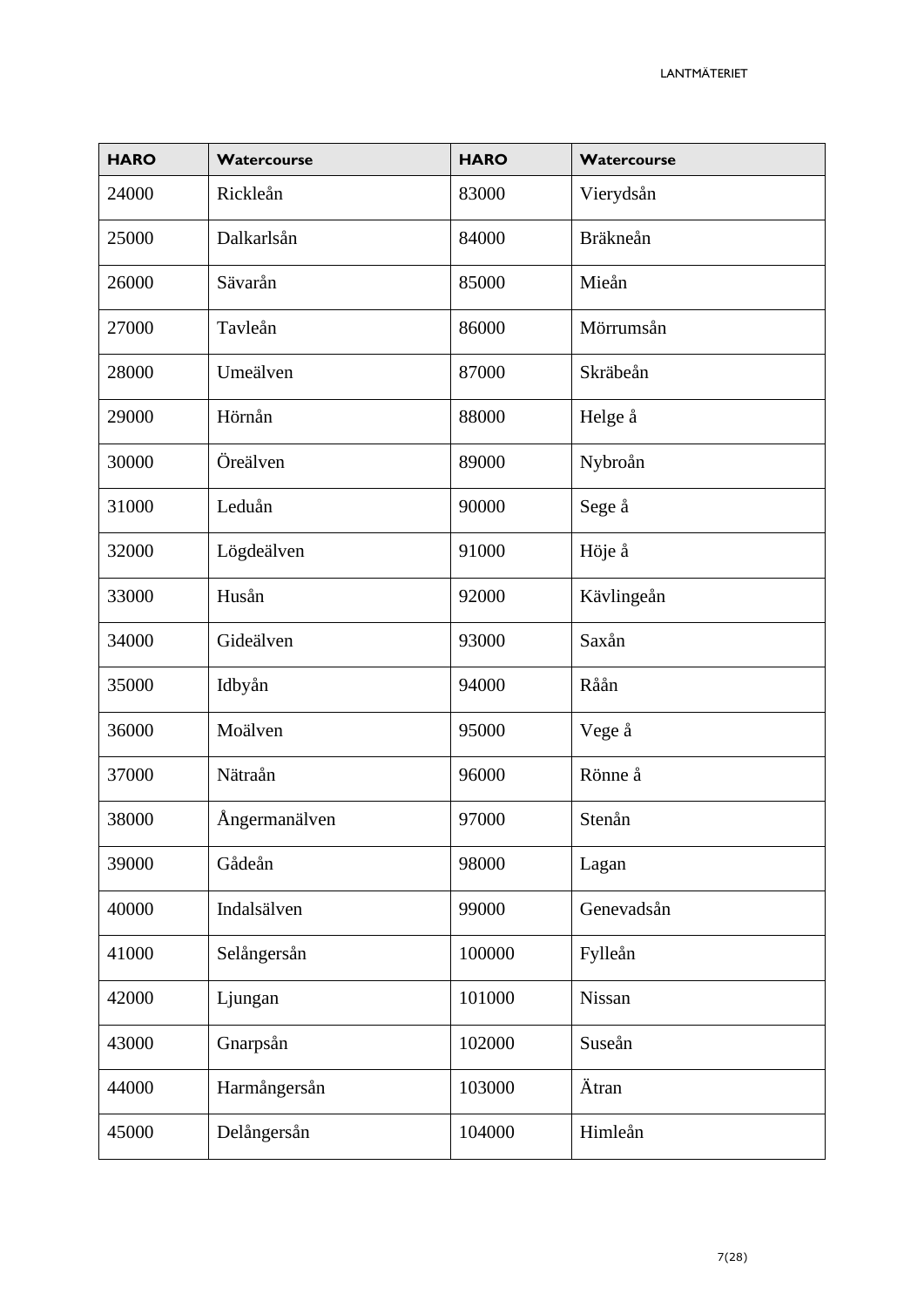| <b>HARO</b> | Watercourse        | <b>HARO</b> | Watercourse      |
|-------------|--------------------|-------------|------------------|
| 46000       | Nianån             | 105000      | Viskan           |
| 47000       | Norralaån          | 106000      | Rolfsån          |
| 48000       | Ljusnan            | 107000      | Kungsbackaån     |
| 49000       | Skärjån            | 108000      | Göta älv         |
| 50000       | Hamrångeån         | 109000      | Bäveån           |
| 51000       | Testeboån          | 110000      | Örekilsälven     |
| 52000       | Gavleån            | 111000      | Strömsån         |
| 53000       | Dalälven           | 112000      | Enningdalsälven  |
| 54000       | Tämnarån           | 113000      | Glomma           |
| 55000       | Forsmarksån        | 114000      | Nea              |
| 56000       | Olandsån           | 115000      | Vefsna           |
| 57000       | Skeboån            | 116000      | Rana             |
| 58000       | <b>Broströmmen</b> | 117000      | Gothemsån        |
| 59000       | Norrtäljeån        | 118000      | Snoderån         |
| 60000       | Åkersström         | 301000      | Haldenvassdraget |
| 61000       | Norrström          |             |                  |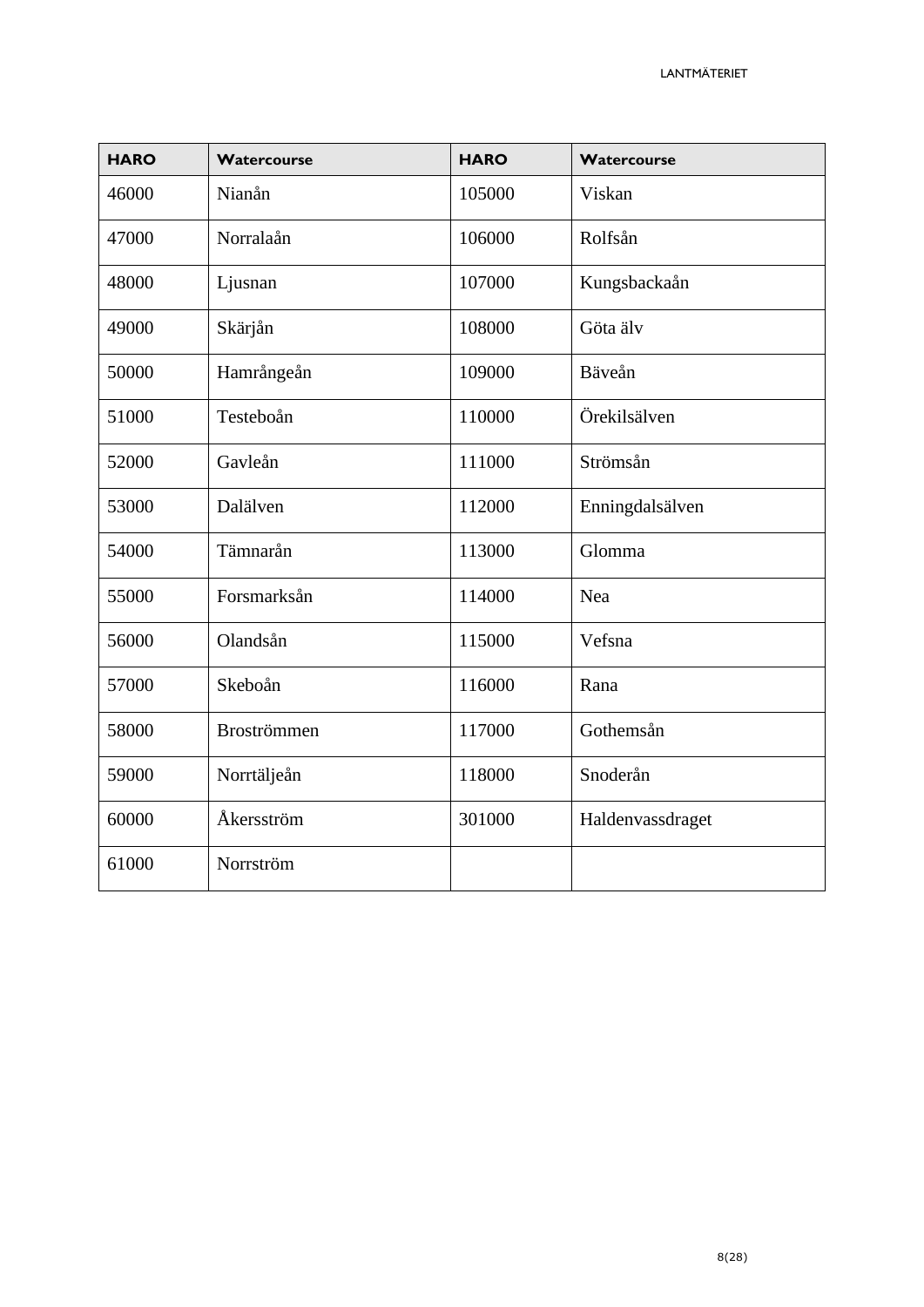#### COASTAL AREAS

*Table 2. Coastal areas with associated number codes.*

| Area number | Area name                 |
|-------------|---------------------------|
| 1025        | Finland_Dalkarlsån        |
| 25042       | Dalkarlsån_Ljungan        |
| 42059       | Ljungan_Norrtäljeån       |
| 59063       | Norrtäljeån_Trosaån       |
| 63071       | Trosaån_Botorpsströmmen   |
| 71080       | Botorpsströmmen_Lyckebyån |
| 80094       | Lyckebyån_Råån            |
| 94108       | Råån_Götaälv              |
| 108112      | Götaälv_Norge             |
| 118118      | Gotland coastal area      |

#### NORWEGIAN PRODUCT AREAS

*Table 3. Norwegian product areas with associated number codes.*

| Area number | Area name                            |
|-------------|--------------------------------------|
| 114115      | Between Nea and Vefsna               |
| 115116      | Between Vefsna and Rana              |
| 163171      | Saltdalsvassdraget_Hellemovassdraget |
| 173204      | North of Luleälven                   |

[See the document in excel with numbers and names of all areas.](https://www.lantmateriet.se/contentassets/c05a81d866fb4dd3a74ec6fef21e2bdb/haron-och-namn.xlsx)

# <span id="page-8-0"></span>1.4 Coordinate system

In plane: SWEREF 99 TM, SWEREF 99 latitude and longitude. In height: RH 2000.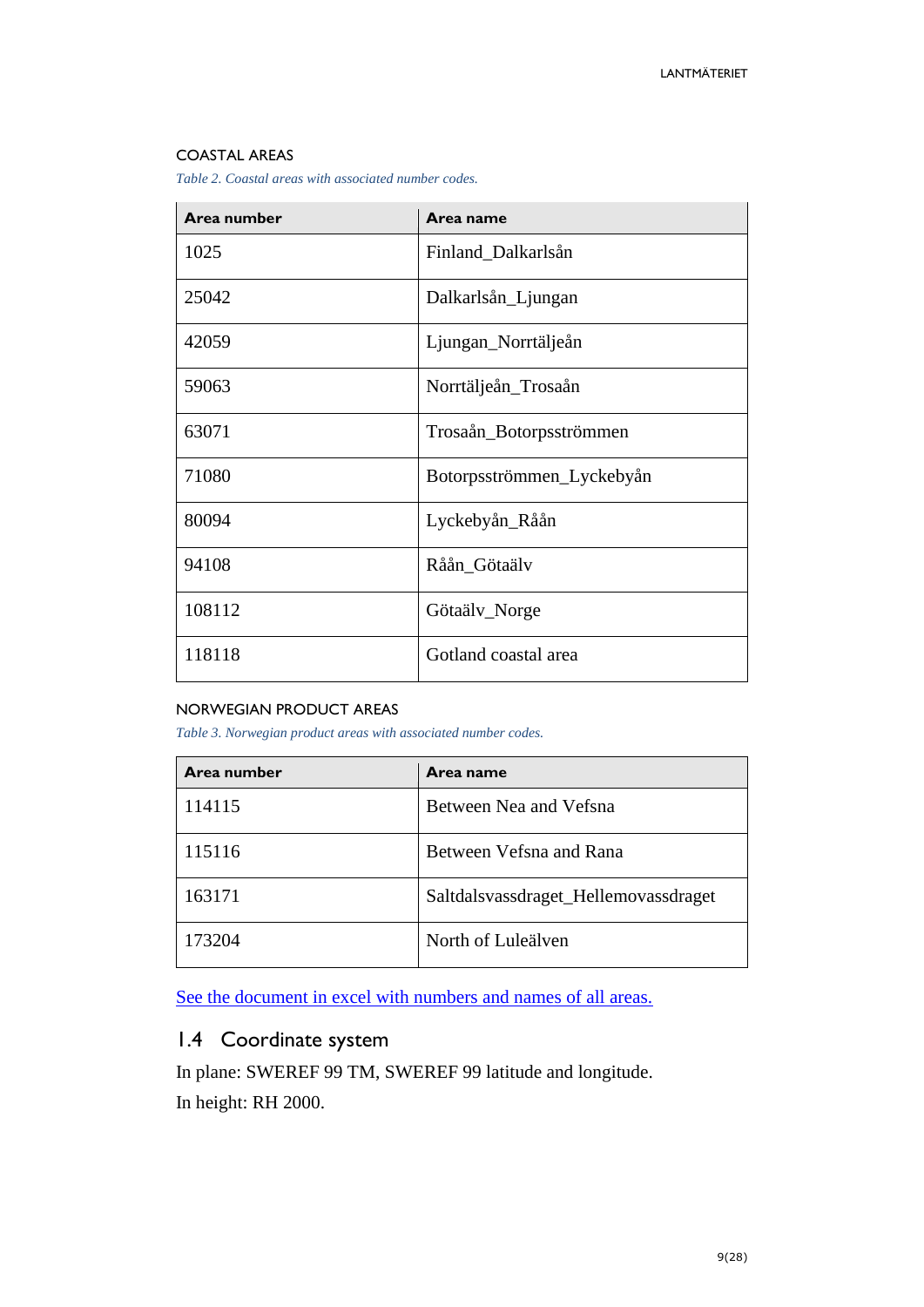# <span id="page-9-0"></span>**2 Quality description**

For more information about the various quality parameters used in the product description, we refer to [HMK Ordlista](https://www.lantmateriet.se/contentassets/96e6a20268f94f36959bd12e0700a581/hmk-ordlista_dec_2017.pdf) (pdf) and [HMK Geodatakvalitet](https://www.lantmateriet.se/contentassets/96e6a20268f94f36959bd12e0700a581/hmk_geodatakvalitet_2017.pdf) (pdf). For terms and definitions of these, we refer to the [term database Ekva](https://sis.termweb.se/termweb/app;jsessionid=01AC778778A3984915E1EC69F91FC1B5?service=direct/1/SearchView/$SearchViewBorder.$LogoutPanel.logout)[tor.](https://sis.termweb.se/termweb/app;jsessionid=01AC778778A3984915E1EC69F91FC1B5?service=direct/1/SearchView/$SearchViewBorder.$LogoutPanel.logout)

### <span id="page-9-1"></span>2.1 Purpose and utility

Networking of hydrography considerably increases its benefits to society. Being able to describe water flows in a way that allow GIS software analyses enables predictions and management of consequences, as well as influence on the environment. Here are some examples of environmental problems where analyses using networked hydrography are of great value:

- The spread of pollution in waterways
- Acidification of lakes and need for lime treatment
- Increase in water levels in the event of flooding in risk areas
- Influence of landscape and water systems in environmentally sensitive areas
- Impact of forestry and infrastructure projects on the landscape

The combination of different data, such as hydrographic and height information, also contribute to better analyses, primarily in climate-related areas. When Sweden and other EU countries supply data according to Inspire specifications, it becomes easier to carry out different types of environmental modelling and environmental analyses of large areas and across national borders.

### <span id="page-9-2"></span>2.2 Data capture

#### <span id="page-9-3"></span>**2.2.1 LINEAGE**

The initial collection comes from Lantmäteriet's digital collection of basic data with photogrammetric methods. Geometries are measured in the scale 1:10 000.

The main drainage basins were created from height data. Network adapted data is created by separating objects with enclosing lines and creating a division among lakes and watercourses. Existing line watercourses are linked to centre lines through water surfaces; digitizing direction corresponds to the direction of flow and unique identities are created. In order to gain a coherent presentation of the hydrography between different countries, it is important that the objects are linked if they cross the national border.

Information on certain objects along the coast and the major lakes such as piers, quays, pile fenderings, guide jetties and dolphins are collected in cooperation with the Swedish Maritime Administration within the [National](http://www.lantmateriet.se/sv/Om-Lantmateriet/Samverkan-med-andra/Nationell-strandlinje/)  [Shoreline project \(NSL\).](http://www.lantmateriet.se/sv/Om-Lantmateriet/Samverkan-med-andra/Nationell-strandlinje/)

Dams, jetties and piers are also included in [collaboration agreements with](http://www.lantmateriet.se/sv/Om-Lantmateriet/Samverkan-med-andra/Kommunsamverkan/Byggnad-Adress-Lagenhet-och-Topografi/)  [municipalities.](http://www.lantmateriet.se/sv/Om-Lantmateriet/Samverkan-med-andra/Kommunsamverkan/Byggnad-Adress-Lagenhet-och-Topografi/)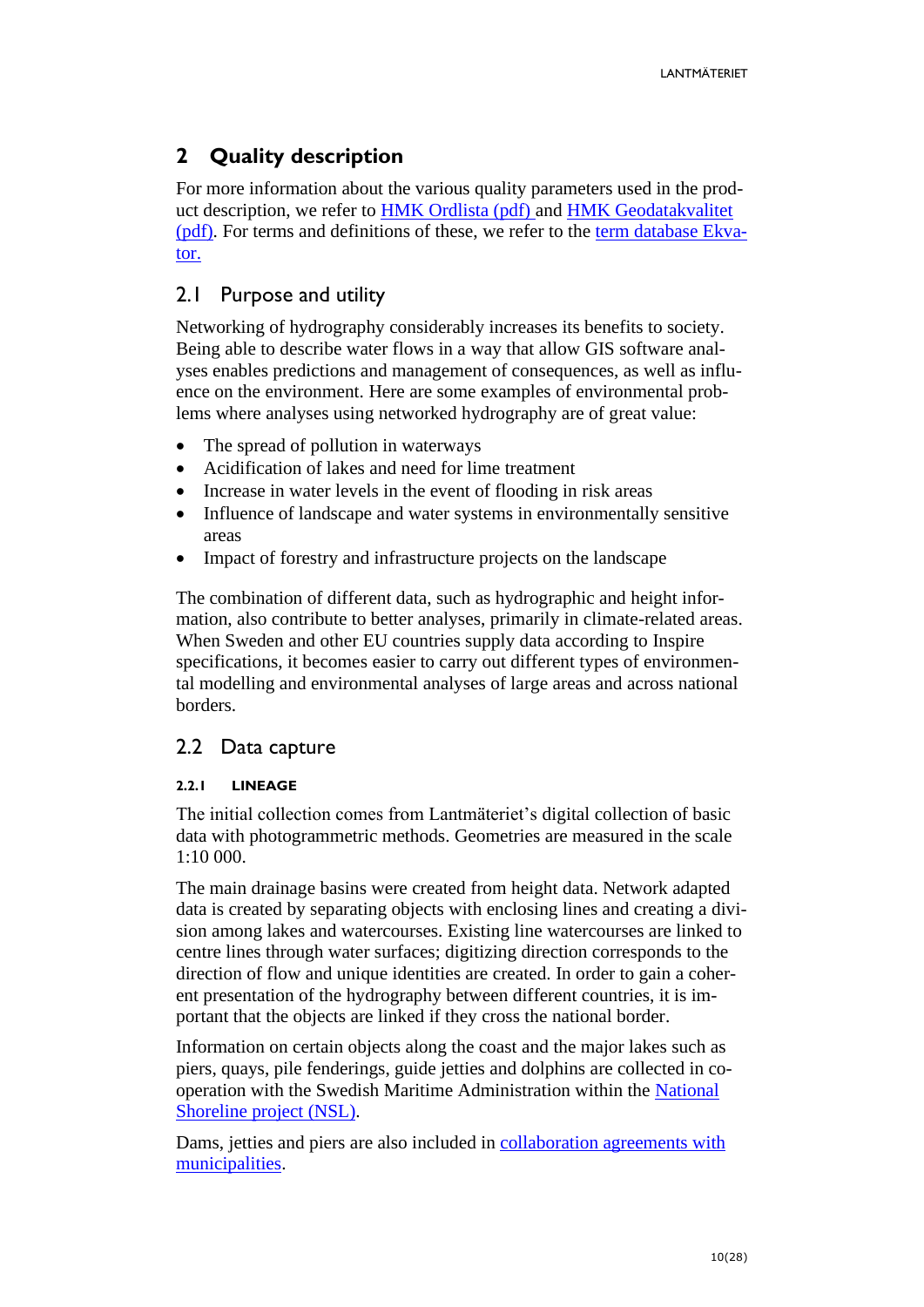Sluices, waterfalls, rapids and watercourses below ground level are based on field work from the Economic map and the building up of the Basic Geographic Data (GGD).

### <span id="page-10-0"></span>2.3 Maintenance

#### <span id="page-10-1"></span>**2.3.1 MAINTENANCE FREQUENCY**

Hydrographic objects are updated by Lantmäteriet periodically, at different intervals, partly using aerial image interpretation in accordance with aerial photography intervals in the image supply programme and partly through the production plan for the National Shoreline Project (NSL).

The information in this download service will be updated annually from 2018 onward.

### <span id="page-10-2"></span>2.4 Data quality

The quality is presented using the quality parameters described in the standard SS-EN ISO 19157:2013 Geographic information - Data quality.

#### <span id="page-10-3"></span>**2.4.1 COMPLETENESS**

The requirement for completeness is 100% according to the specification of the object types.

Completeness is very high for lakes, large watercourses and waterfalls.

Streams and rapids have high completeness.

Underground watercourses and water pipes/water channels have low completeness since they are difficult to update.

Piers, quays, pile fenderings and dolphins have very high completeness in NSL areas, where the Swedish Maritime Administration also reviews mapped material. The objects also occur outside NSL areas, but completeness is not checked there. Small dolphins have very high completeness in NSL areas, where the Swedish Maritime Administration makes completeness checks for these. In other areas, small dolphins are not mapped.

#### <span id="page-10-4"></span>**2.4.2 LOGICAL CONSISTENCY**

When storing objects in the Lantmäteriet database they are first checked for compliance with the established geometric and topological rules and that the information is consistent with OGC (Open Geospatial Consortium) requirements for geometries. Value quantities and detail types are also checked for validity before being entered in the database.

Lakes and large watercourses are surfaces.

Streams and underground watercourses are coherent and connect to lakes and large watercourses, so that complete networks are formed.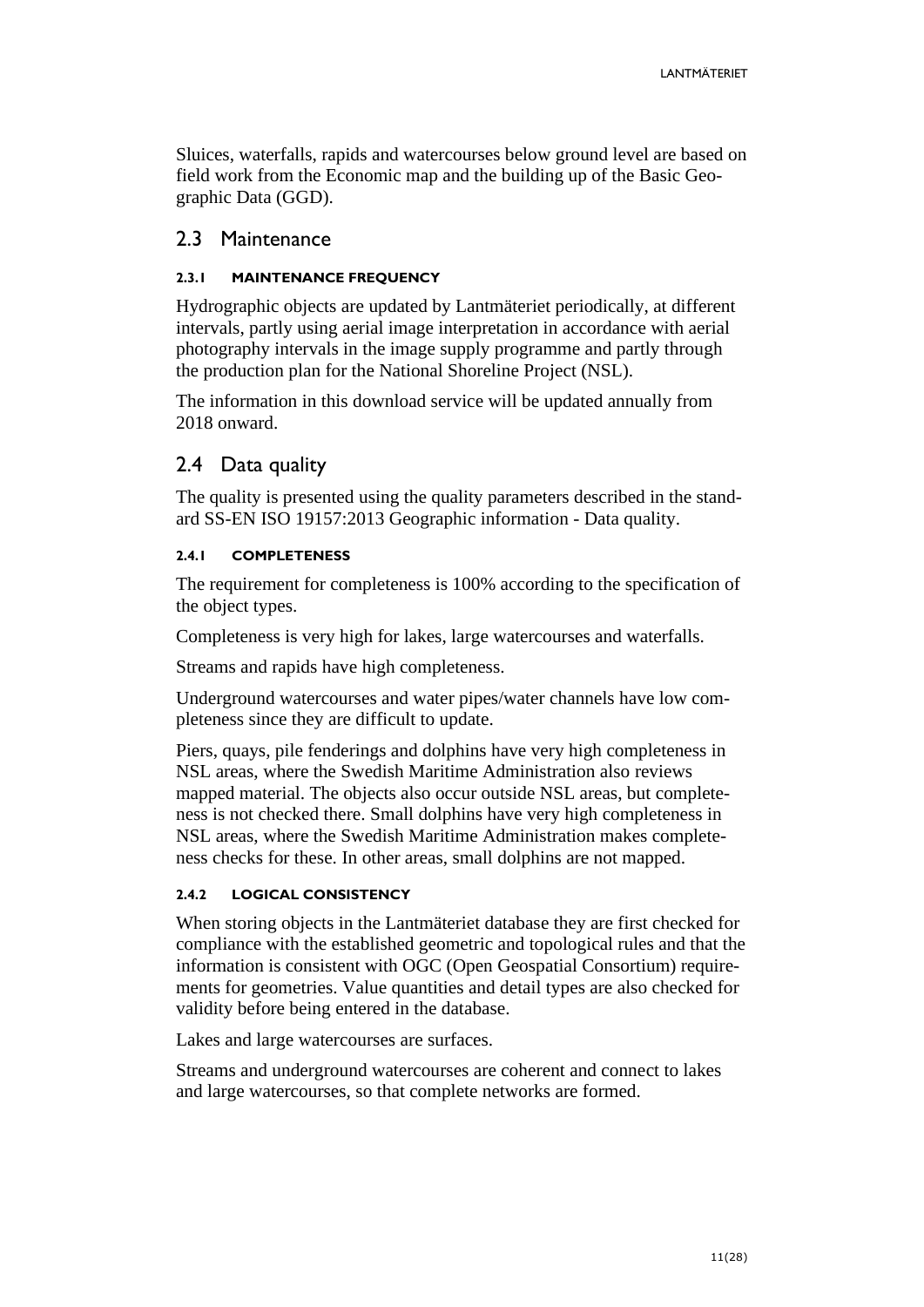Waterfalls, sluices (including water pipes and water chutes) and rapids are independent objects and are not connected to other objects. Piers are checked so that they connect to the shoreline.

#### <span id="page-11-0"></span>**2.4.3 THEMATIC ACCURACY**

Thematic accuracy between objects is very high for hydrography, with the exception of objects included in NSL. Classification that takes place from measurements of aerial images involves a degree of uncertainty, but thematic accuracy is still considered high for objects included in NSL.

#### <span id="page-11-1"></span>**2.4.4 POSITIONAL ACCURACY**

Geometrical requirements on positional accuracy depend on the objects' distinctness within a geographically limited area. Concrete objects have higher requirements than objects with diffuse boundaries.

Objects in the water have very high positional accuracy.

The shoreline is measured at normal water level, except in regulated lakes and rivers where it is measured at the maximum damming limit. The position of the shoreline may vary due to different water levels. Updating is only carried out when it is clear that there has been a major lasting change.

The positional accuracy of streams is high in open surfaces, but varies in forest areas where it is difficult to see through the canopy. Large errors regarding streams are gradually being corrected using laser/height data in forest areas. Other hydrographic objects have very high positional accuracy.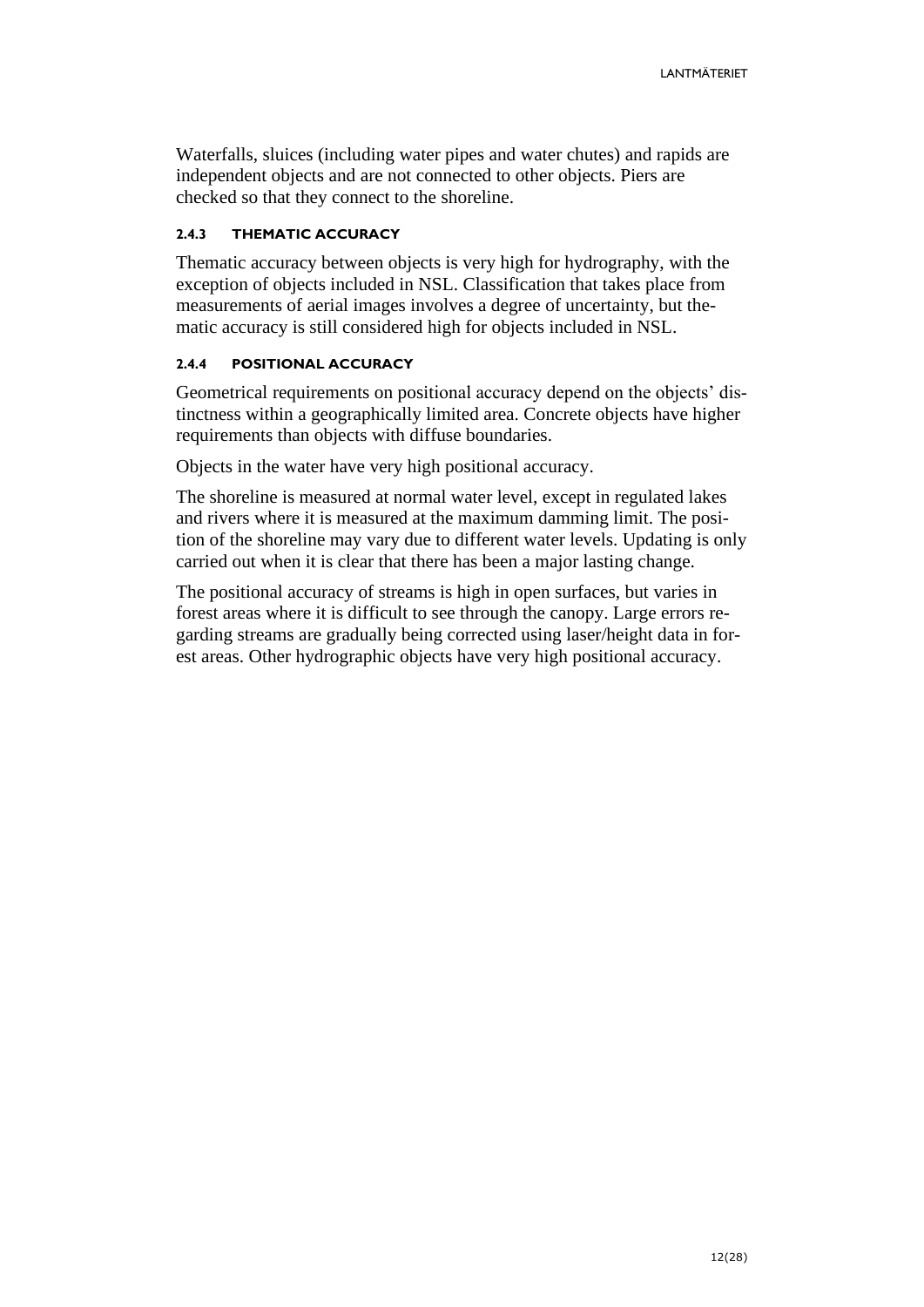| <b>Quality area</b>                           | The whole of Sweden                |                                |                           |
|-----------------------------------------------|------------------------------------|--------------------------------|---------------------------|
| <b>Positional accuracy</b>                    | ObjectType/Feature-<br><b>Type</b> | <b>Planimetric</b><br>(metres) | <b>Height</b><br>(metres) |
| <b>Absolute Accuracy</b><br>Absolute accuracy | DamOrWeir                          | $\overline{2}$                 | $\overline{2}$            |
|                                               | Falls                              | 5                              |                           |
|                                               | LandWaterBoundary                  | 5                              | $\overline{2}$            |
|                                               | LandWaterBound-<br>ary, blurred    | 10                             | $\overline{2}$            |
|                                               | Lock                               | 5                              |                           |
|                                               | Rapids                             |                                |                           |
|                                               | ShorelineConstruc-<br>tion         | $1 \text{ m}/2^* \text{ m}$    | $\overline{2}$            |
|                                               | Sluice                             | 5                              |                           |
|                                               | StandingWater                      | 10                             | $\overline{2}$            |
|                                               | Watercourse                        | 5                              | $\overline{\phantom{a}}$  |
|                                               | Wetland                            | 20                             | $\overline{\phantom{a}}$  |

#### *Table 4. Positional accuracy for different object types.*

For NSL objects, marked with \* in the table above, there is a standard requirement that objects in fairways of a certain class must have a positional accuracy of 1 m. It can be difficult to achieve this with stereo mapping and for this reason Lantmäteriet has set the requirement at 2 m.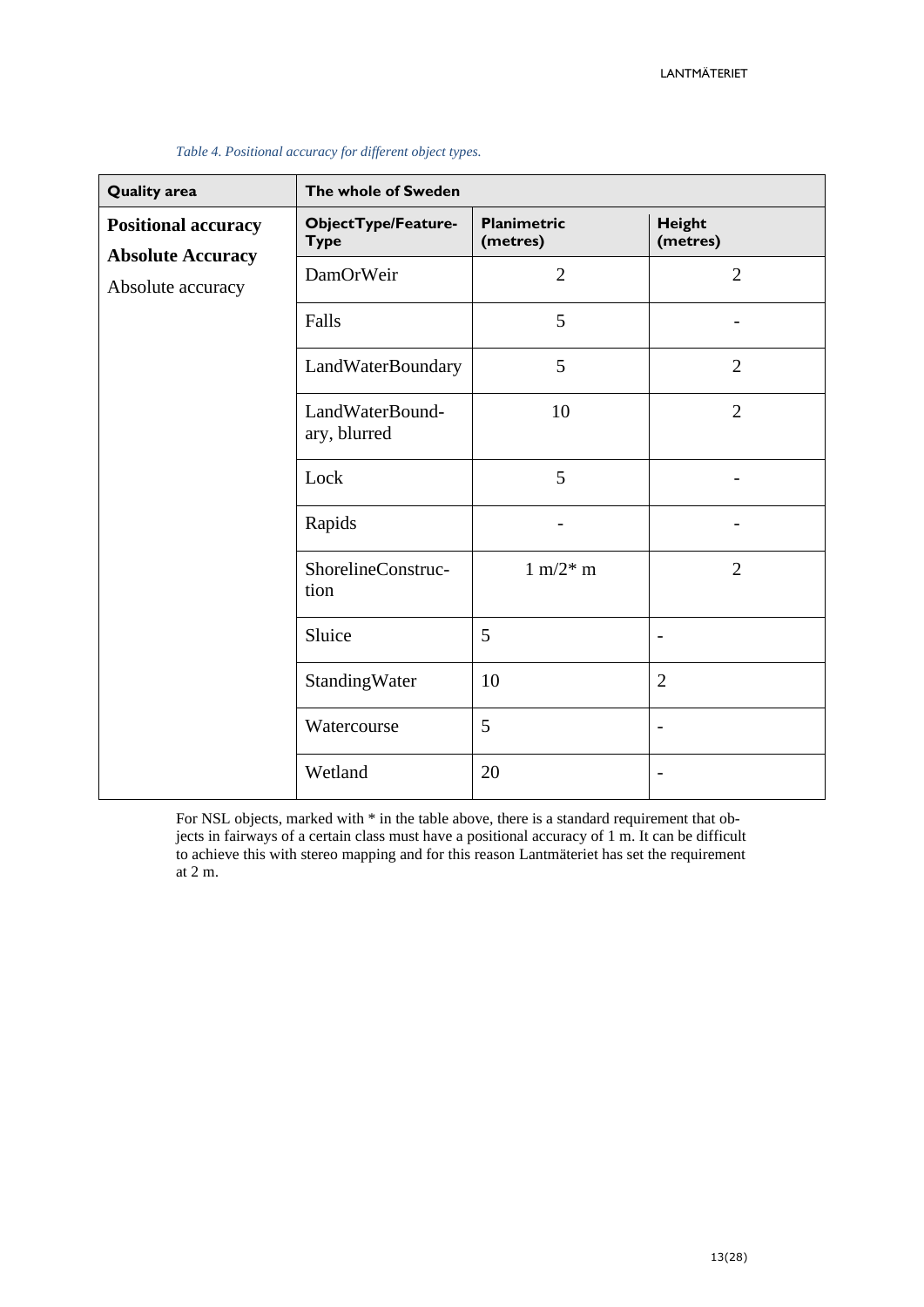# <span id="page-13-0"></span>**3 Norwegian and Finnish data in the service**

Norwegian data presented in the service derive from download services in the Norwegian Water Resources and Energy Directorate, NVE, in the scale of 1:50 000. However, this does not apply to Norwegian data in the areas of Göta Älv (108000), Dalälven (53000) and Enningdalsälven (112000), which may come either from NVE or SVAR.

Finnish data presented in the service is derive from the services at the Finnish Environment Institute (SYKE).

The Norwegian and the Finnish data have been adjusted to Swedish data in order to create a geometric network with hydrographical objects across the national borders. Only a part of the downloaded Norwegian and Finnish data has been included.

# <span id="page-13-1"></span>**4 Contents of the delivery**

### <span id="page-13-2"></span>4.1 Folder structure at delivery

*Figure 3.Folder structure at delivery.*

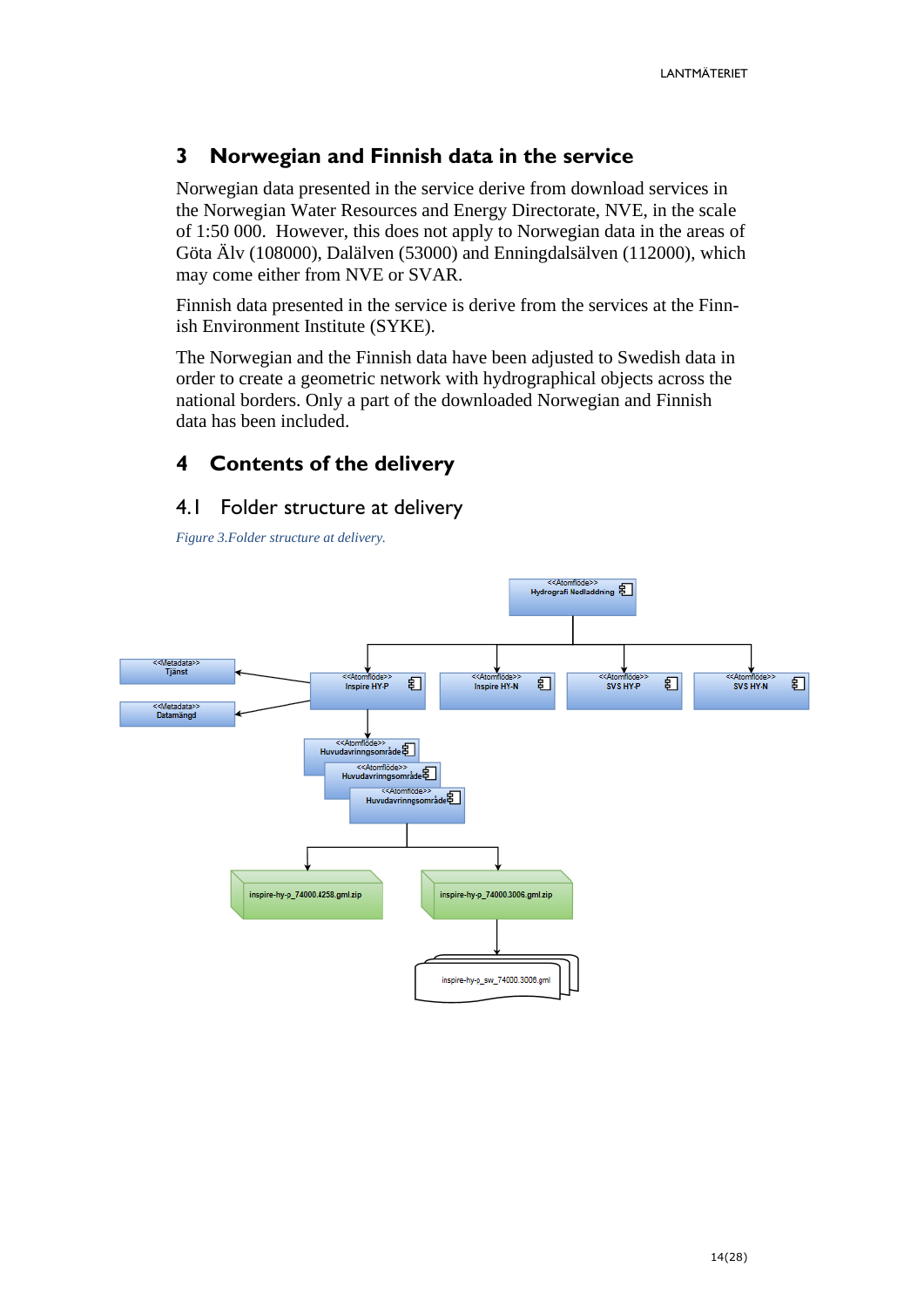# <span id="page-14-0"></span>4.2 Delivery format

Delivery is made in GML v3.2. The corresponding flow for Inspire HY-P applies to all 4 flows.

### <span id="page-14-1"></span>**4.2.1 SET OF FILES AND CONTENTS**

The service consists of a flow, which in turn has sub-flows for each theme, giving a total of 4 themes.

- geometric network in accordance with Inspire
- logical network in accordance with the Swedish water standard
- physical waters in accordance with Inspire
- physical waters in accordance with the Swedish water standard

First the theme is selected, then the main drainage basin (or a set of coastal areas), and finally the coordinate system. Downloaded data is received in a zipped file.

The zip files are named: (standard)-(theme)\_(haro).(reference system).(delivery format).zip.

(standard): can be Inspire or svs.

(theme): can be hy-p (physical) or hy-n (network).

(haro): is the ID of the main drainage basin.

(reference system): SWEREF 99 TM (3006) or ETRS89 (4258).

NB!: Missing in the svs network since this does not have any coordinates.

For hy-p, zip files contain a GML file for each object type and nationality, i.e. a GML file for each object type containing Swedish data, a GML file for each object type containing Norwegian data and a GML file for each object type containing Finnish data.

For hy-n, the object types are packaged in one file, including the network in Swedish, Norwegian and Finnish parts.

Note that the product according to Swedish water standard in some cases may lack Norwegian or Finnish GML files for the object type RiverReach even though there are Norwegian or Finnish GML files for the object type RiverReachSegment. This is because objects that cross the national border, in this case RiverReach, are coded with Swedish nationality and are thus found in the Swedish GML file.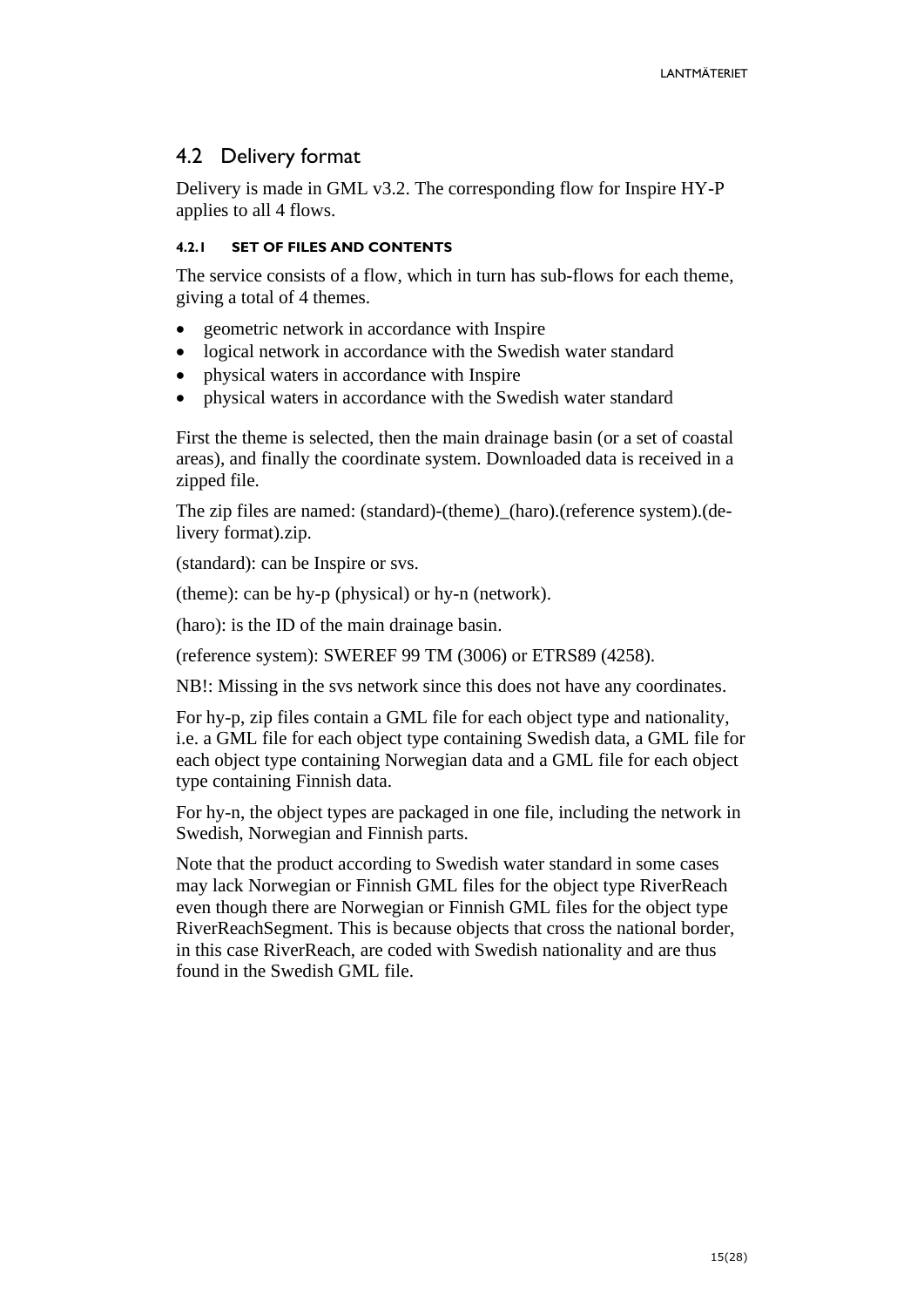#### <span id="page-15-0"></span>**4.2.2 HOW TO DOWNLOAD DATA**

- 1) Open the technical description for Hydrography Download Service, copy the link containing the access point (for Produktion) and then paste it into your web reader (for example Firefox, that can read atom flow).
- 2) Log in.
- 3) First choose the theme you are interested in, then the area you want to download, and last the coordinate system you want the data to be presented in.
- 4) Unpack the zip-file you have downloaded.
- 5) Open the GML-files using a software that can read GML-files, for example QGIS.

### <span id="page-15-1"></span>4.3 Handling of identities in the product

When a new object is introduced into the data set it receives a new ID. When an object is divided into two, for instance a lake or a watercourse, the largest/longest object keeps its ID, while the other object receives a new ID. The attribute BeginLifeSpanVersion of an object receives a new date whenever a new object is introduced or when the geometry or an attribute of an existing object is changed.

Also note that the same object identity (localId and gml\_Id) on some River-Reach may occur in more than one main drainage basin.

### <span id="page-15-2"></span>4.4 Deviations from Inspire and the Swedish water standard in the product

The following deviations have been made from the specifications for Inspire and the Swedish water standard.

- Wetlands are not presented as correctly divided objects, instead they follow the division of the index tiles.
- To be able to combine data from Inspire and the Swedish water standard, Namespace for both services is stated as SE.LM.HY without an object type.
- Foreign data: We do not state NO (or FI) in the identifier (Namespace), instead we place foreign data in a separate file. This means there could be a number of files for each HARO: one file for each object type and nationality.

The following deviations also apply to Inspire.

In cases where we have an attribute containing lists that do not require at least one element (0..\*) and which also have no values to map to, such as GeographicalName, we have decided not to include any elements in the list (empty list  $= [ ]$ ). This is the most logical way to describe a list where data is missing. We thus exclude non-mapped elements in these cases without stating any reason why they are not presented. This implementation is also technically compatible with the schema.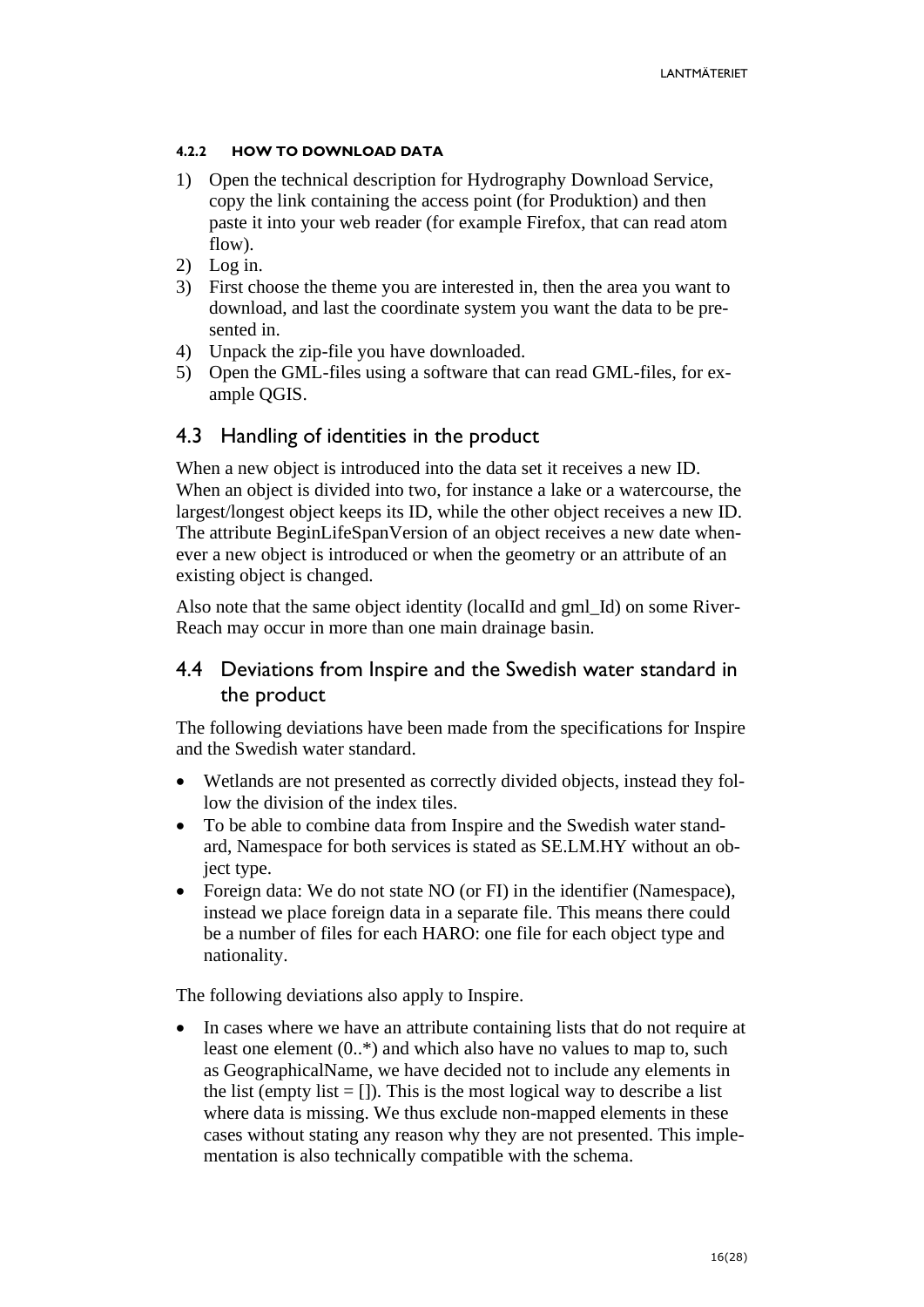• There is now a connection between watercourse links (WatercourseLink) and watercourses (surfaces) and lakes (Watercourse and StandingWater respectively) such that VattenytaID (via the attribute HydroID in Watercourse and StandingWater) have been mapped to the attribute relatedHydroObject in WatercourseLink. The attribute HydroID is however not generally stated in the products.

The following deviations also apply to the Swedish water standard.

- As a general rule, we do not present the attribute HydroID, but for the water standard we specify the attribute HydroID in RiverReach (as Namespace + VattendragsID). From a RiverReachSegment we refer to a RiverReach through referenceRiverReach.HydroIdentifier.
- In the logical network, watercourse surfaces and watercourse IDs have been replaced with centre lines and their ACE ID (a unique guid for database objects) for better analysis capabilities.

For more information regarding included objects and attributes in the product, refer to [INSPIRE knowledge base](https://inspire.ec.europa.eu/id/document/tg/hy) and Swedish [Institute for Standards](https://www.sis.se/produkter/informationsteknik-kontorsutrustning/allmant/ss6370082015/) [\(SIS\).](https://www.sis.se/produkter/informationsteknik-kontorsutrustning/allmant/ss6370082015/)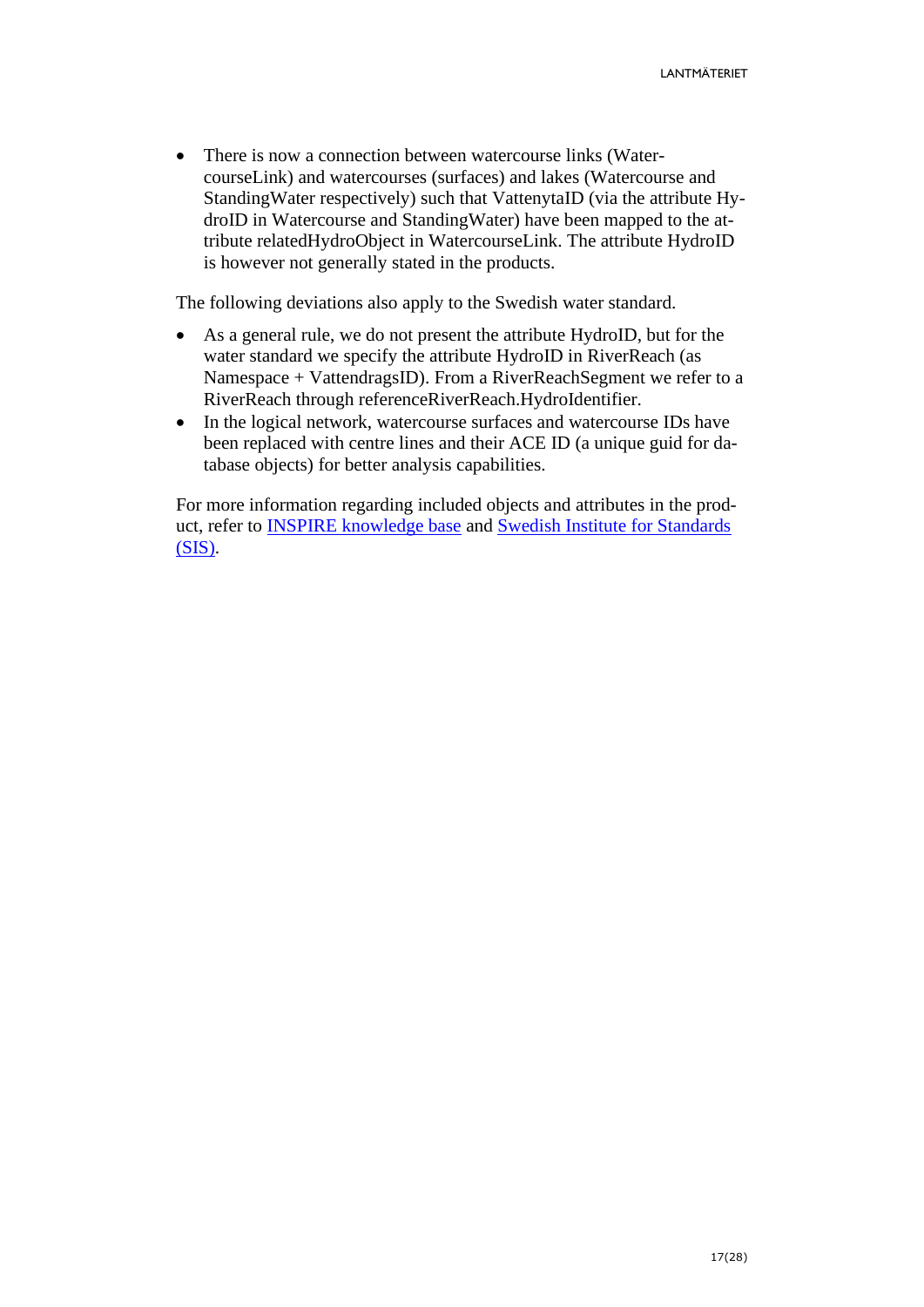#### <span id="page-17-0"></span>**4.4.1 OBJECT TYPES INSPIRE/SWEDISH WATER STANDARD**

*Table 5. Object types in Inspire and the Swedish water standard.*

|       | Inspire v3.1           |       | Swedish water standard |
|-------|------------------------|-------|------------------------|
| $-dw$ | DamOrWeir              | $-dw$ | DamOrWeir              |
| -fa   | Falls                  | -fa   | Falls                  |
|       |                        | $-gs$ | GlacierSnowfield       |
| $-lo$ | Lock                   | $-lo$ | Lock                   |
| -ra   | Rapids                 | -ra   | Rapids                 |
| $-WC$ | Watercourse            | -rrs  | RiverReachSegment      |
|       |                        | -rr   | RiverReach             |
| $-1w$ | LandWaterBoundary      | -shl  | Shoreline              |
| $-s1$ | Sluice                 | $-s1$ | Sluice                 |
| $-SW$ | StandingWater          | $-SW$ | <b>Standing Water</b>  |
| $-SC$ | ShorelineConstruction  |       |                        |
| -wl   | Wetland                | -wl   | WetlandWaterBody       |
| -n    | <b>Inspire Network</b> |       |                        |
|       |                        | -n    | <b>SVS Network</b>     |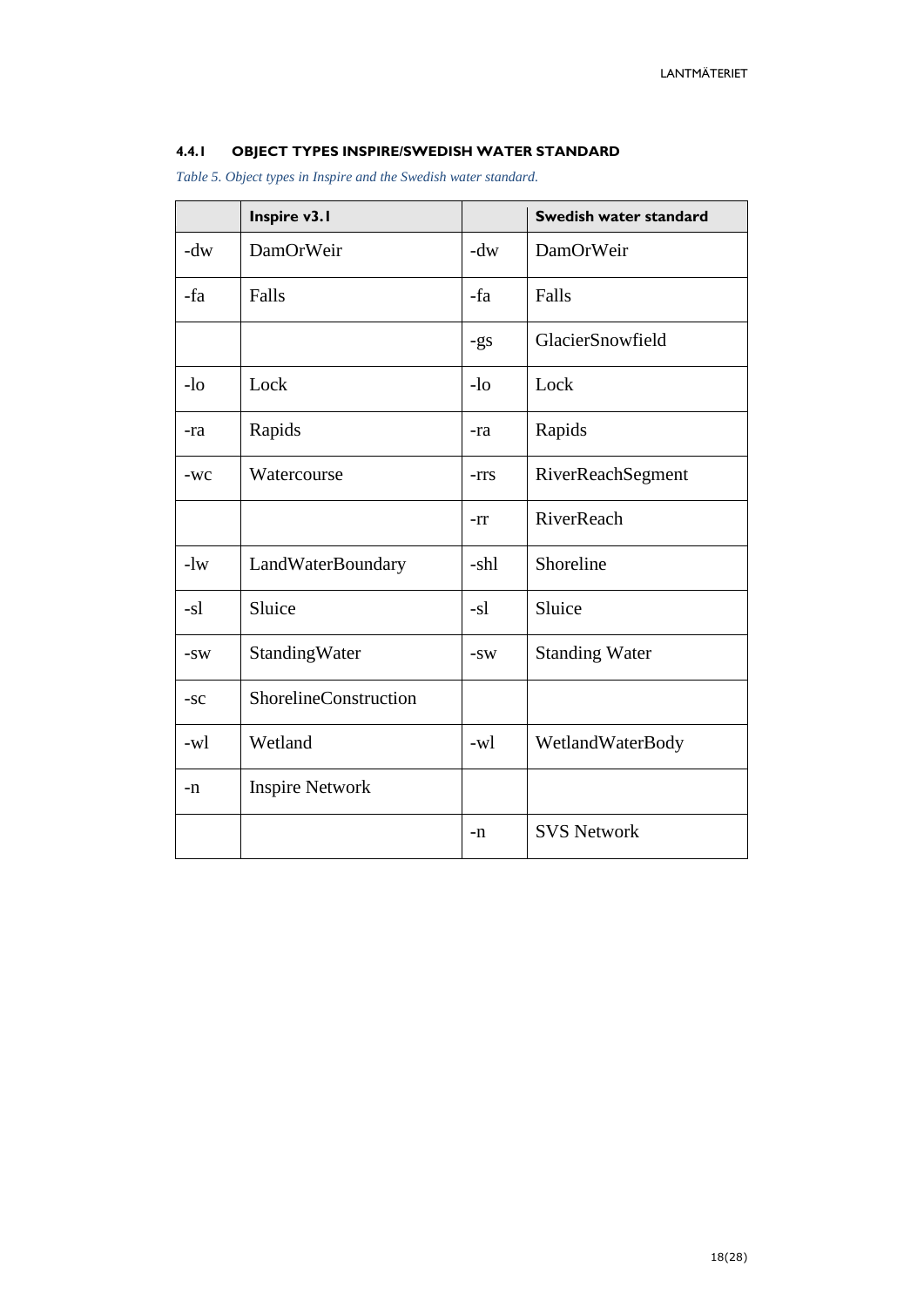#### <span id="page-18-0"></span>**4.4.2 INSPIRE NETWORK**

*Figure 4. Inspire Network.*



#### *Table 6. Object types in the Inspire Network.*

| <b>Type of object</b>        | <b>Description</b>                                                                                                                                                                                                                                                                                                                                                                                                                                                                                         |
|------------------------------|------------------------------------------------------------------------------------------------------------------------------------------------------------------------------------------------------------------------------------------------------------------------------------------------------------------------------------------------------------------------------------------------------------------------------------------------------------------------------------------------------------|
| HydroObject (Abstract)       | An identity basis for real-world hydrographic objects (including ar-<br>tificial).                                                                                                                                                                                                                                                                                                                                                                                                                         |
| HydroNode                    | A node in a hydrographic network.                                                                                                                                                                                                                                                                                                                                                                                                                                                                          |
| WatercourseLink              | A segment of a watercourse in the hydrographic network.<br>Centre lines: Fictive lines through water surfaces that are required<br>to build a coherent line network. They are always in a water surface,<br>never on land. Where they end, they connect to a shoreline, an en-<br>closure and/or another centre line. When they connect to a water-<br>course or a fictitious centre line, they must also connect to the<br>shoreline. They must always be digitized in the direction of the cur-<br>rent. |
| Water-<br>courseLinkSequence | A sequence of watercourse links that represent a route without<br>branches through a hydrographic network.                                                                                                                                                                                                                                                                                                                                                                                                 |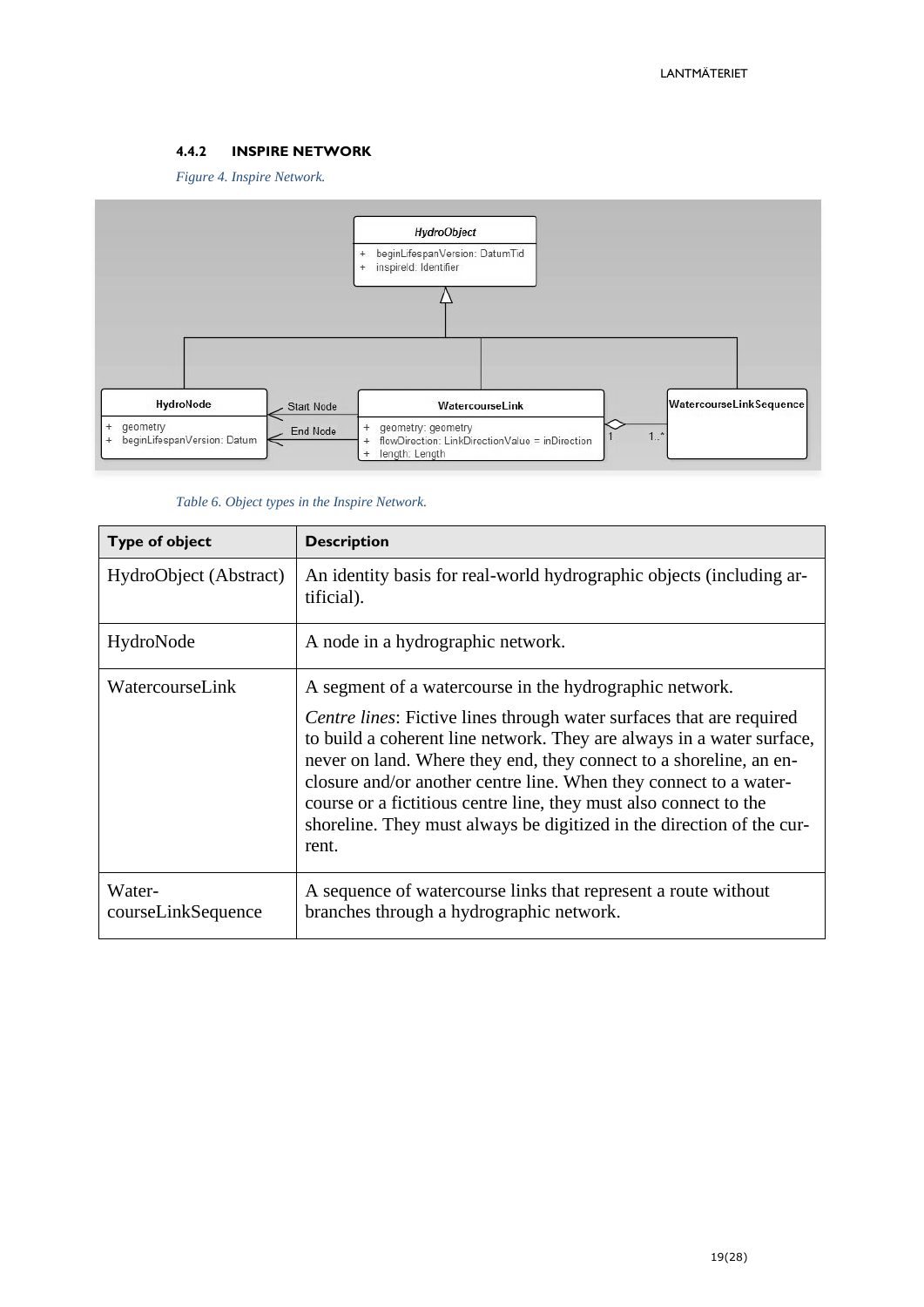#### <span id="page-19-0"></span>**4.4.3 INSPIRE PHYSICAL WATERS**

*Figure 5. Inspire Physical waters.*

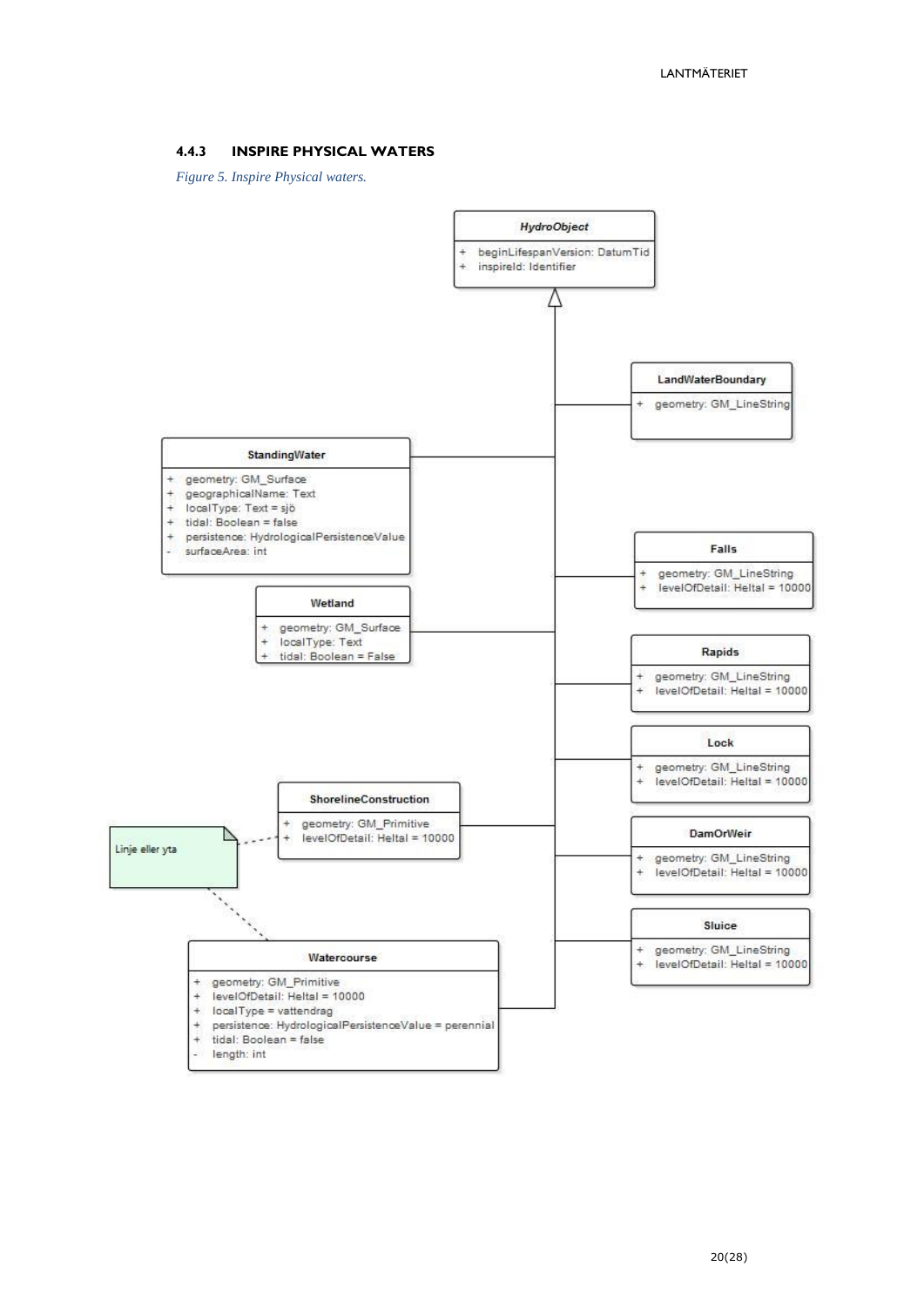| <b>Type of object</b>  | <b>Description</b>                                                                                                                                                                                                                                                                                                                                      |
|------------------------|---------------------------------------------------------------------------------------------------------------------------------------------------------------------------------------------------------------------------------------------------------------------------------------------------------------------------------------------------------|
| HydroObject (Abstract) | An identity basis for hydrographic real-world objects (including ar-<br>tificial).                                                                                                                                                                                                                                                                      |
| LandWaterBoundary      | The line where a land mass is in contact with a body of water.                                                                                                                                                                                                                                                                                          |
| StandingWater*         | A body of water which is entirely surrounded by land.                                                                                                                                                                                                                                                                                                   |
|                        | The minimum dimension for display is surfaces greater than about<br>400 m2 and watercourses at least 6 m wide. Smaller surfaces, such<br>as water-filled sludge basins, settling basins, basins, ponds, tarns<br>and pits may however also be displayed. If possible, the water sur-<br>face should be shown at normal water level.                     |
| Watercourse*           | A natural or artificial flowing watercourse (the geometry could be a<br>line or a surface).                                                                                                                                                                                                                                                             |
|                        | The shortest distance shown for watercourses not connecting hydro-<br>graphic map objects (e.g. lakes and wetland) is 250 m.                                                                                                                                                                                                                            |
|                        | In the coverage area for the Mountain Map 1:50 000 and the Moun-<br>tain Map 1:100 000, a simplified display is applied.                                                                                                                                                                                                                                |
| Wetland                | An area with little drainage or regularly flooded, where the ground<br>is saturated with water and supports vegetation.                                                                                                                                                                                                                                 |
|                        | The minimum dimension for displaying this is about 2500 m <sup>2</sup> . Dried<br>or ditched bog which has become productive woodland is not classi-<br>fied as wetland. A mere, collection of water or a permanent water-<br>filled flark in wetland is shown as a water surface if the area is suffi-<br>ciently large, at least 500 m <sup>2</sup> . |
| ShorelineConstruction  | An artificial structure with a fixed position on land that is adjacent<br>to a body of water.                                                                                                                                                                                                                                                           |
|                        | <i>Jetty</i> : Shown completely; minimum dimension for display is 20 m<br>measured from the shoreline. Jetties that follow the shoreline shall<br>not be displayed. In an NSL area the minimum dimension for dis-<br>play is 10 m, measured from the shoreline. Jetties that follow the<br>shoreline shall be displayed.                                |
|                        | <i>Pile fendering:</i> Only shown within NSL areas. Pile fenderings<br>longer than 8 m are shown.                                                                                                                                                                                                                                                       |
|                        | <i>Guide jetty:</i> Only shown within NSL areas. Guide jetties longer than<br>8 m are shown. Shown coherently under bridges.                                                                                                                                                                                                                            |

#### *Table 7. Object types in Inspire Physical waters.*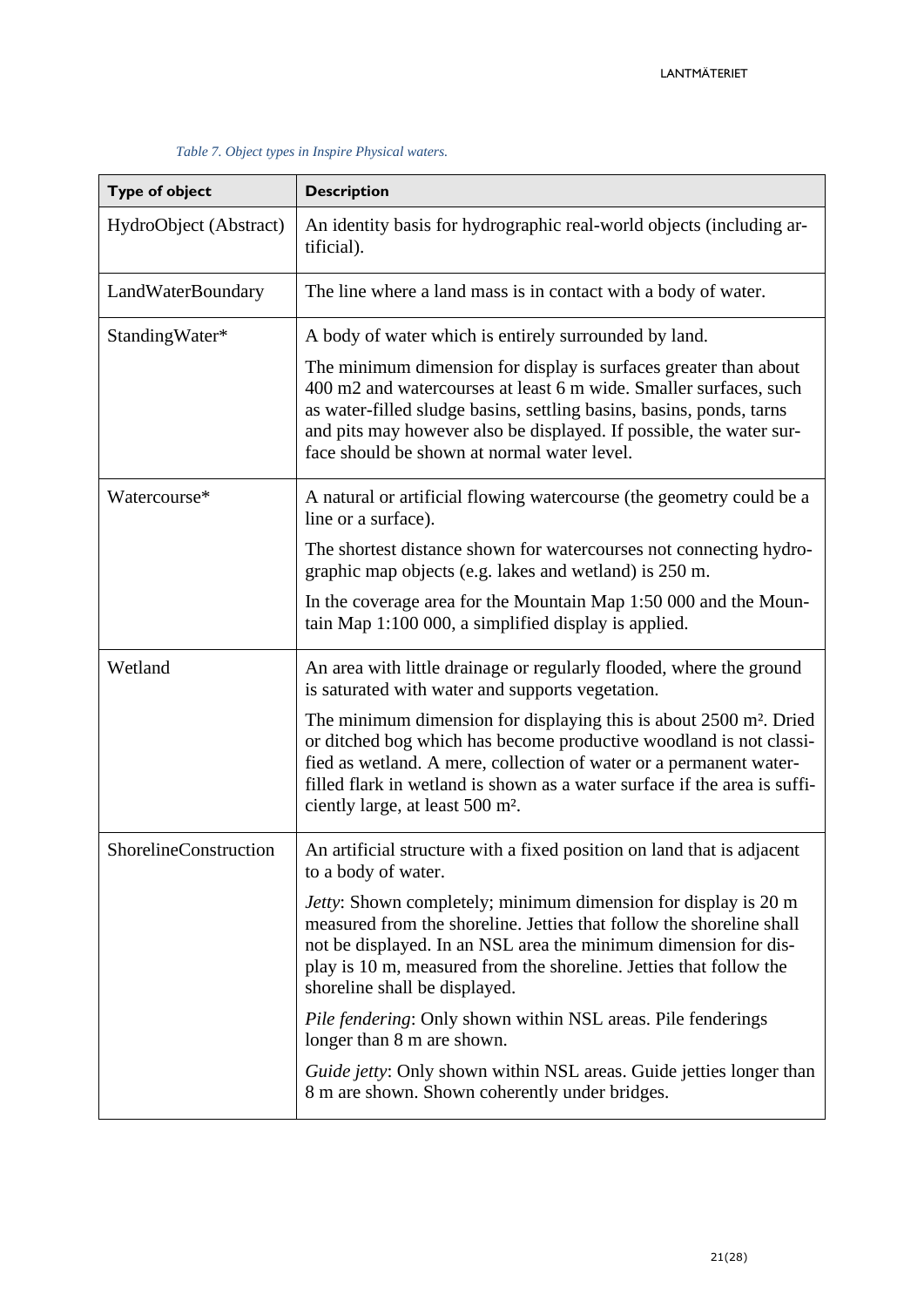| <b>Type of object</b> | <b>Description</b>                                                                                                                                                                                                                            |
|-----------------------|-----------------------------------------------------------------------------------------------------------------------------------------------------------------------------------------------------------------------------------------------|
|                       | Pier, boundary: Groyne/pier at least 6 m wide and at least 10 m<br>long. Only shown within NSL areas. Outside NSL areas they are<br>only shown as shoreline.                                                                                  |
|                       | <i>Pier, centre line:</i> All breakwaters/piers narrower than 6 m and<br>longer than 20 m measured from the shoreline are shown.                                                                                                              |
|                       | Quay, boundary: Shown as a line which coincides with the shore-<br>line. Only shown within NSL areas. Shown if it is at least 6 m wide.                                                                                                       |
|                       | Quay, centre line: Only shown within NSL areas. Protruding quays<br>that are longer than 10 m measured from the shoreline and narrower<br>than 6 m are shown. Only quays shown in the Swedish Maritime<br>Administration database are mapped. |
|                       | <i>Dolphin</i> : Dolphin whose surface is less than 12 m <sup>2</sup> are shown as<br>Small dolphin, others as Normal dolphin.                                                                                                                |
| Falls                 | Waterfall. Part of a watercourse where the water falls vertically<br>from a height.                                                                                                                                                           |
|                       | Complete display in watercourses that are at least about 20 m wide.<br>In narrow watercourses down to about 6 m, only significant water-<br>falls are displayed.                                                                              |
| Rapids                | Rapids Part of a watercourse with a faster flow, where the bottom<br>slopes down steeply, but there is not a sufficient breach to form a<br>waterfall.                                                                                        |
|                       | Displayed in watercourses wider than 6 m (double line) so that the<br>character and navigability of the watercourse are apparent. The min-<br>imum length for displaying this is about 50 m.                                                  |
| Lock                  | A basin with two or a series of gates used to raise or lower vessels<br>when they pass between different levels of water.<br>Shown in full.                                                                                                   |
|                       |                                                                                                                                                                                                                                               |
| DamOrWeir             | A permanent barrier across a watercourse used to dam the water or<br>regulate its flow.                                                                                                                                                       |
|                       | All dams are shown.                                                                                                                                                                                                                           |
|                       | Earth dams and embankments whose purpose is to lead water in a<br>certain channel are not shown as dams. Constructions creating re-<br>flection ponds are not shown.                                                                          |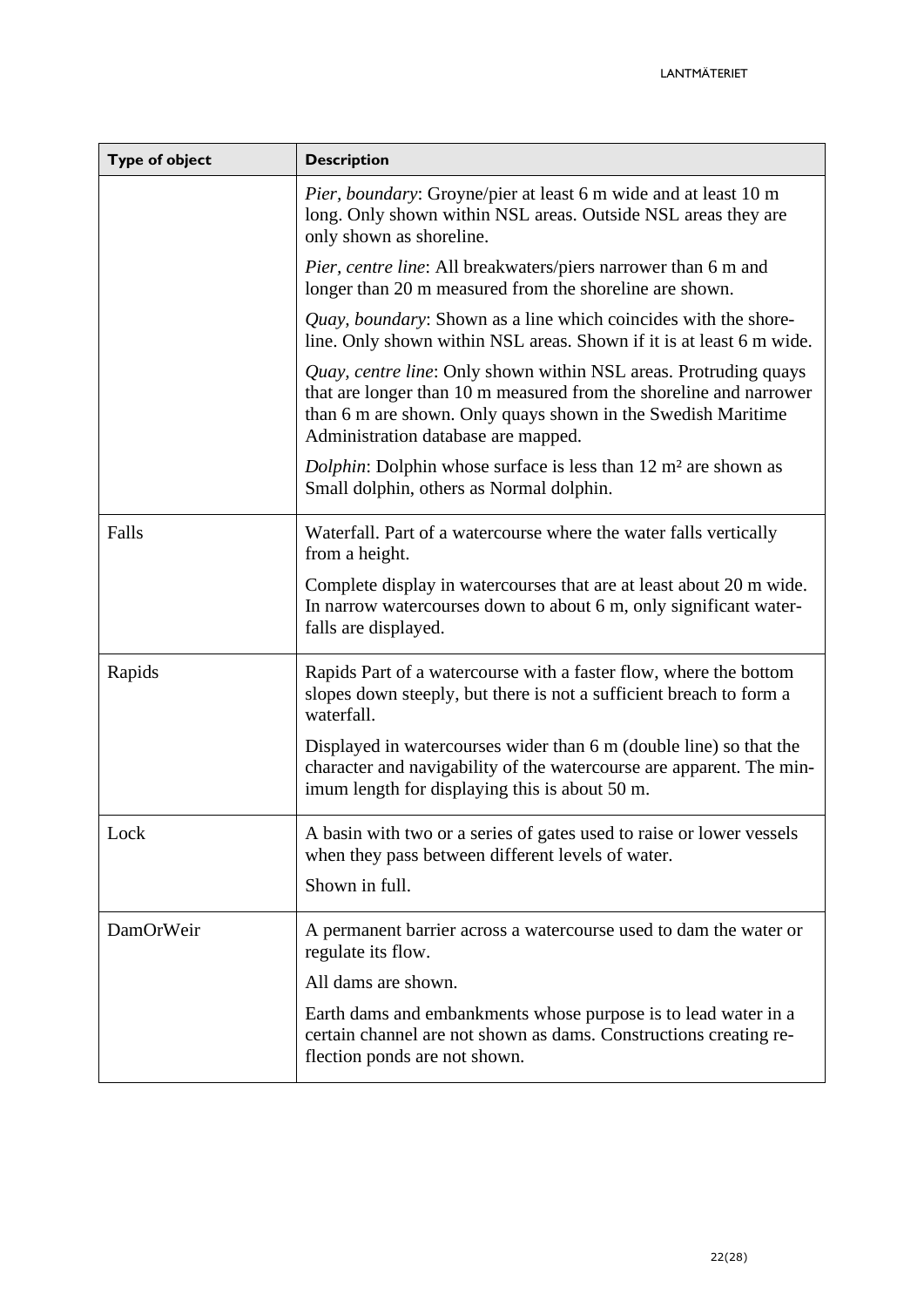| <b>Type of object</b> | <b>Description</b>                                                                                                                    |
|-----------------------|---------------------------------------------------------------------------------------------------------------------------------------|
| Sluice                | An open, sloping pipe with a gate to regulate the water flow (water<br>chutes and water pipes included).                              |
|                       | All water pipes or water chutes included in or connecting to dis-<br>played watercourses that are at least 200 meters long are shown. |

\* Regarding the difference between the surface of a watercourse and the surface of standing water: The surface of the watercourse always has a distinct inclination, hence the water flows in one direction, while the surface of standing water lacks this distinct inclination. The difference in inclination between a surface of a watercourse and a surface of standing water may in some cases however be marginal, the assessment of this is done by SMHI.

#### <span id="page-22-0"></span>**4.4.4 SWEDISH WATER STANDARD NETWORK**

*Figure 6.Swedish water standard Network.*

| <b>WS HydroObject</b>                                                                                 | CR ChangeObject<br>endHydroObject | <b>WS FlowConnection</b>                                         |
|-------------------------------------------------------------------------------------------------------|-----------------------------------|------------------------------------------------------------------|
| id: Hydroldentifier<br>geometry: WS Geometry<br>localType: Text<br>purpose: WS Purpose = Baskartering | startHydroObject                  | version d: Text = 1<br>beginLifespanVersion: DatumTid<br>id: int |
| responsibleParty: CI_ResponsibleParty = Lantmäteriet<br>persistence: HydrologicalPersistensValue      |                                   |                                                                  |

*Table 8. Object types in Swedish water standard network.*

| <b>Type of object</b>      | <b>Description</b>                                                                                           |
|----------------------------|--------------------------------------------------------------------------------------------------------------|
| CR_ChangeObject (abstract) | Stores information on an object's metadata.                                                                  |
| WS_HydroObject (abstract)  | CR_ChangeObject is the basic class for WS_HydroObject and<br>thus enables version management of all objects. |
| WS FlowConnection          | Object that describes the flow between HydroObjects in the<br>network.                                       |

Comment: If QGIS is used, a problem arises which causes that not all the attributes in the logical network in accordance with the Swedish water standard are visible. [Read more](http://resource.sgu.se/data/schemas/ss637008/)  [about XML schema files on the homepage of the Swedish water standard.](http://resource.sgu.se/data/schemas/ss637008/)

[Download a file with a description of how to handle this problem.](http://resource.sgu.se/data/schemas/ss637008/exempel/example.zip) Among other things, this file states:

*"When the GML file is read, all xlink attributes are normally removed, which makes it impossible to follow links that are in WS\_FlowConnection, for example. It is possible to instead read the GML file via a QGIS plug-in (GML Loader) which allows the links to be read as individual fields, or that the attributes of the linked object are included. The disadvantage is that the number of fields becomes extremely large, since all the fields in the linked tables are shown."*

In this case all the fields are seen, but the entire search paths are then displayed in the attributes.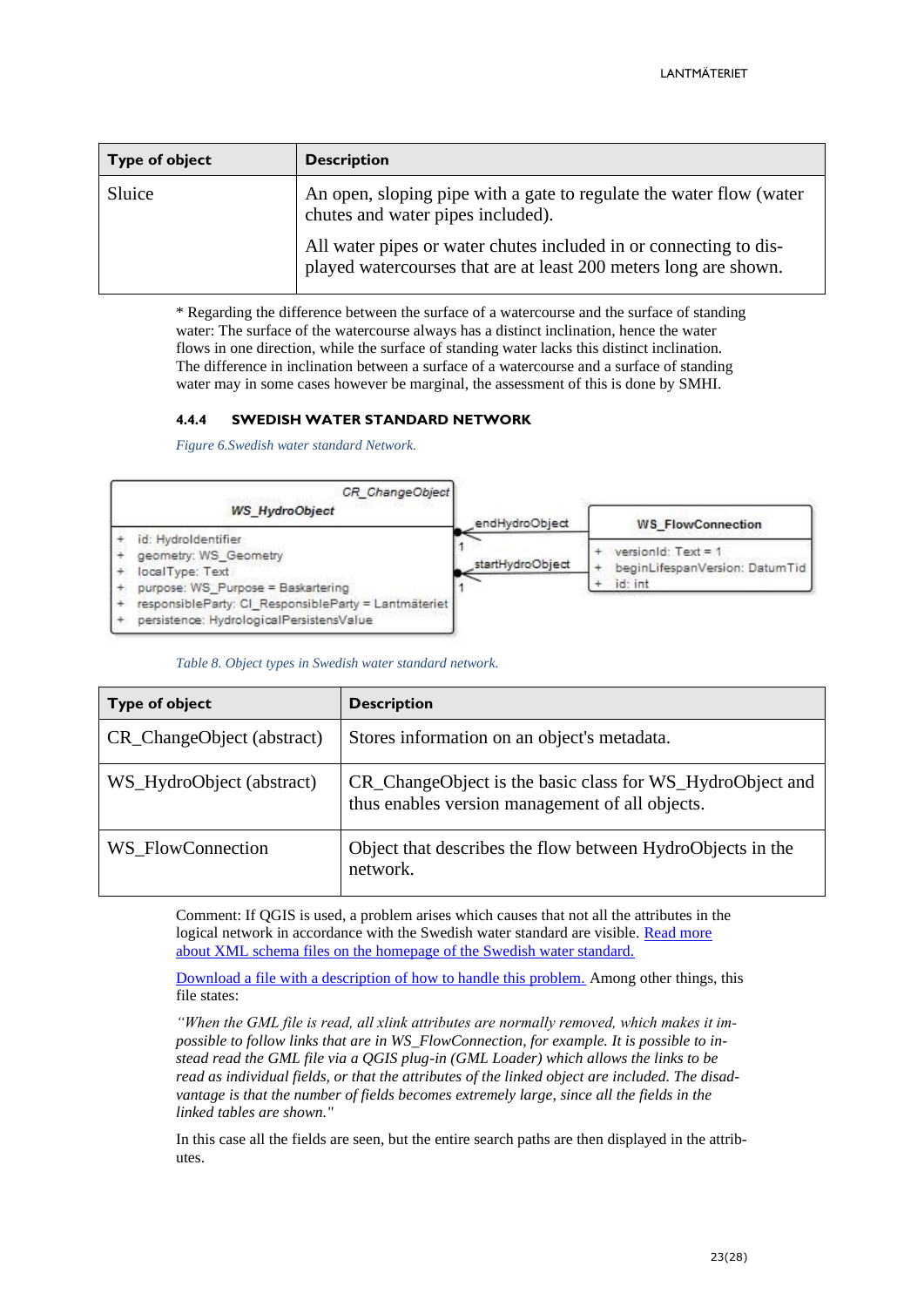#### <span id="page-23-0"></span>**4.4.5 SWEDISH WATER STANDARD WATERBODY**

*Figure 7. Swedish water standard Waterbody.*



| <b>Type of object</b>      | <b>Description</b>                                                                                                                 |
|----------------------------|------------------------------------------------------------------------------------------------------------------------------------|
| CR_ChangeObject (abstract) | Stores information on an object's metadata.                                                                                        |
| WS_HydroObject (abstract)  | CR_ChangeObject is the basic class for WS_HydroObject and<br>thus enables version management of all objects.                       |
| WS_Waterbody               | Water body - delimited accumulation of water.                                                                                      |
| WS_GlacierSnowfield        | Glacier - body of surface water consisting of solid water that<br>is in motion and varies in extent but remains for several years. |
| WS SurfaceWater            | Surface water - standing or flowing water located above the<br>surface of the land.                                                |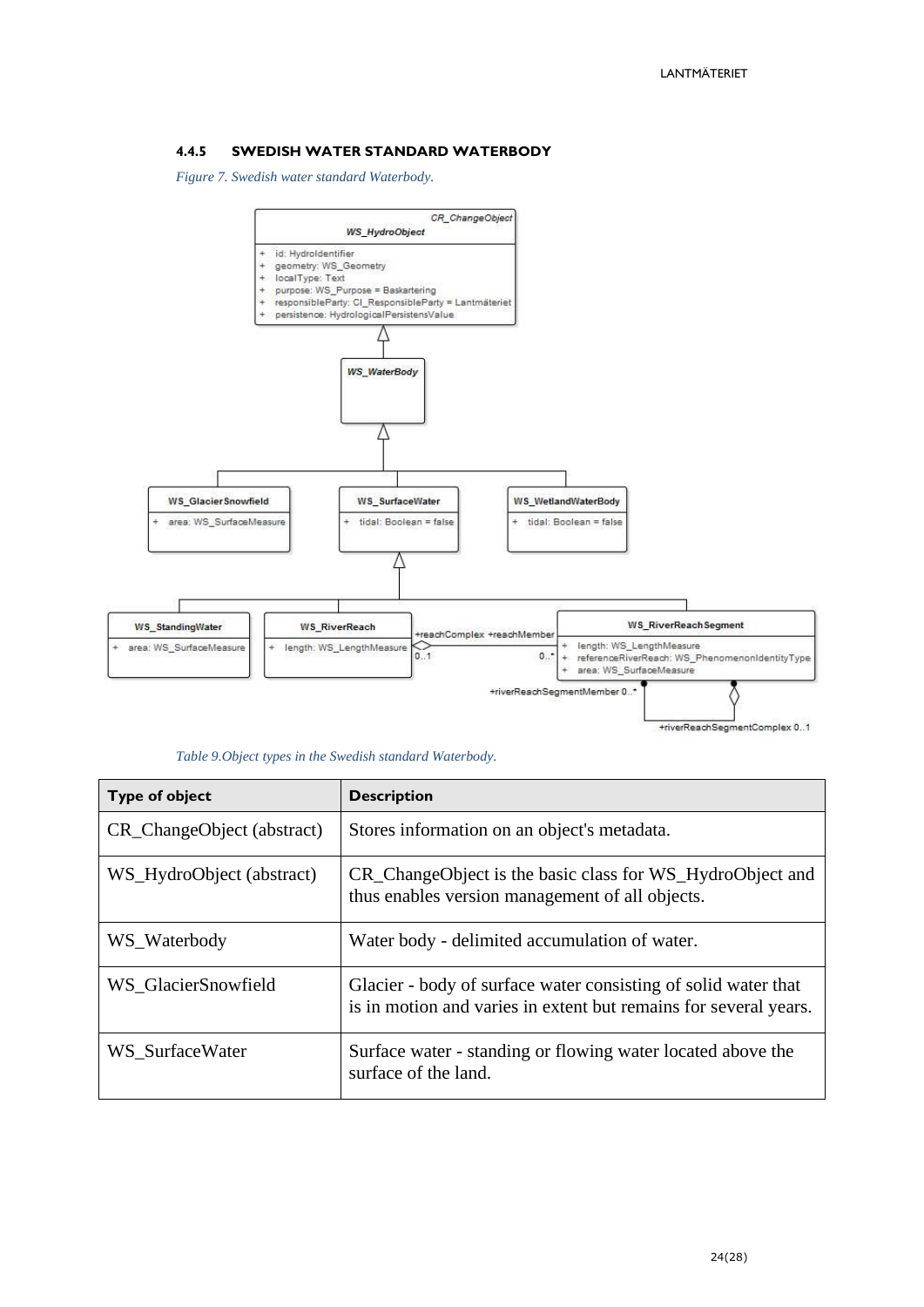| <b>Type of object</b> | <b>Description</b>                                                                                                                                                                                                                                                                                                                       |
|-----------------------|------------------------------------------------------------------------------------------------------------------------------------------------------------------------------------------------------------------------------------------------------------------------------------------------------------------------------------------|
| WS_WetlandWaterBody   | Wetland water body - body of shallow water with a water sur-<br>face or an area of land that is wet throughout the year.                                                                                                                                                                                                                 |
|                       | The minimum dimension for displaying this is about $2500$ m <sup>2</sup> .                                                                                                                                                                                                                                                               |
|                       | Dried or ditched bog which has become productive woodland<br>is not classified as wetland.                                                                                                                                                                                                                                               |
|                       | A mere, collection of water or a permanent water-filled flark<br>in wetland is shown as a water surface if the area is at least<br>$500 \text{ m}^2$ .                                                                                                                                                                                   |
| WS_StandingWater*     | Body of surface water - permanent, extensive body of surface<br>water on land without a significant rate of flow.                                                                                                                                                                                                                        |
|                       | The minimum dimension for display is surfaces greater than<br>about 400 m2 and watercourses at least 6 m wide. Smaller sur-<br>faces, such as water-filled sludge basins, settling basins, ba-<br>sins, ponds, tarns and pits may however also be displayed. If<br>possible, the water surface should be shown at normal water<br>level. |
| WS RiverReach*        | River reach - surface water body with significant flow rate de-<br>limited by two water exchange locations.                                                                                                                                                                                                                              |
|                       | The shortest distance shown for watercourses not connecting<br>hydrographic map objects (e.g. lakes and wetlands) is 250 m.                                                                                                                                                                                                              |
|                       | Within the coverage area for the Mountain Map 1:50 000 and<br>the Mountain Map 1:100 000 (mountain region), simplified<br>display is applied.                                                                                                                                                                                            |
| WS_RiverReachSegment* | River reach segment - part of a river reach that is delineated<br>by any two selected water locations (or a short section of a<br>river reach that is not delineated by any specific water loca-<br>tions in basic data).                                                                                                                |

\* Regarding the difference between the surface of a watercourse and the surface of standing water: The surface of the watercourse always has a distinct inclination, hence the water flows in one direction, while the surface of standing water lacks this distinct inclination. The difference in inclination between a surface of a watercourse and a surface of standing water may in some cases however be marginal, the assessment of this is done by SMHI.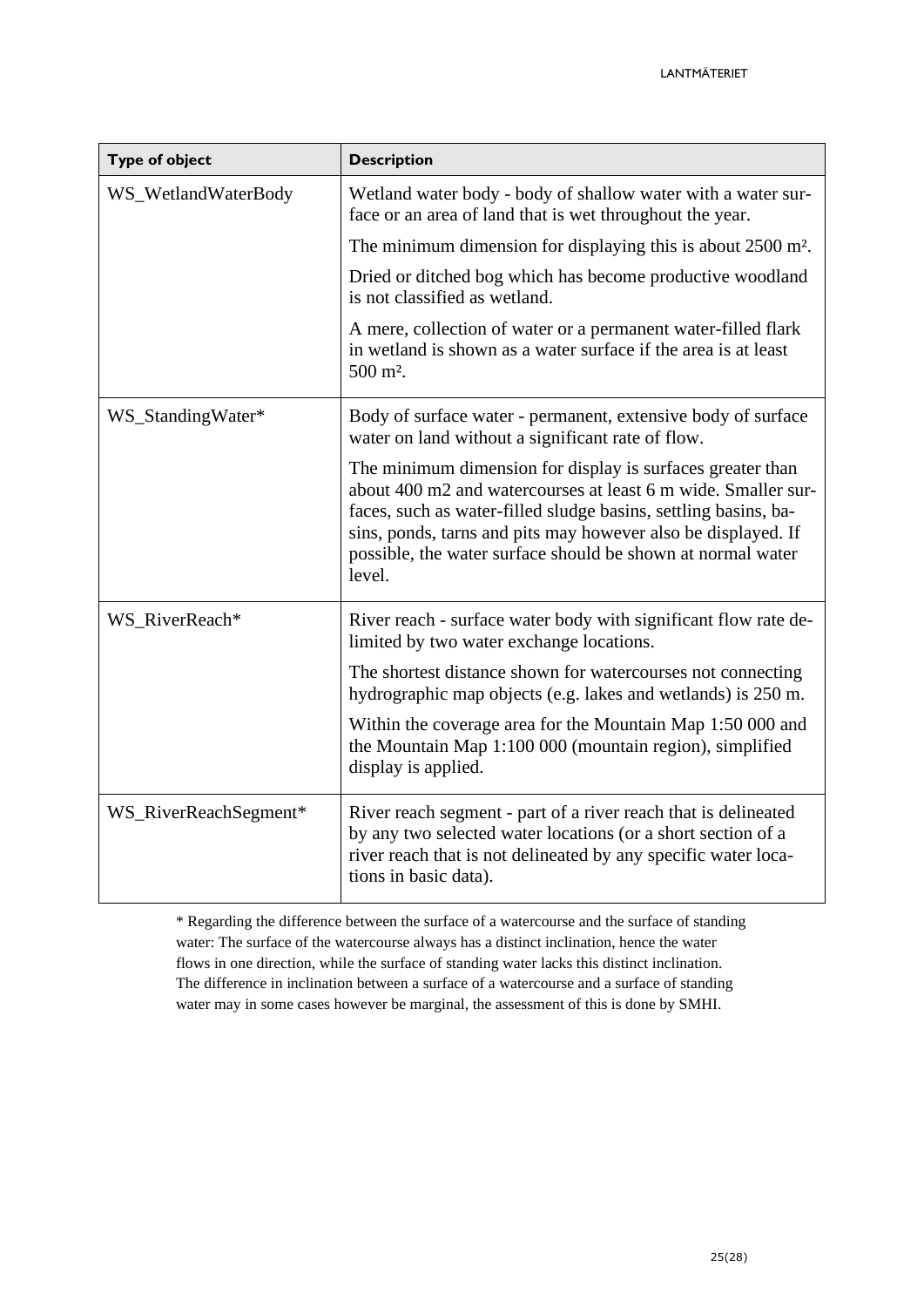#### <span id="page-25-0"></span>**4.4.6 SWEDISH WATER STANDARD WATER LOCATIONS**

*Figure 8. Swedish water standard Water Locations.*

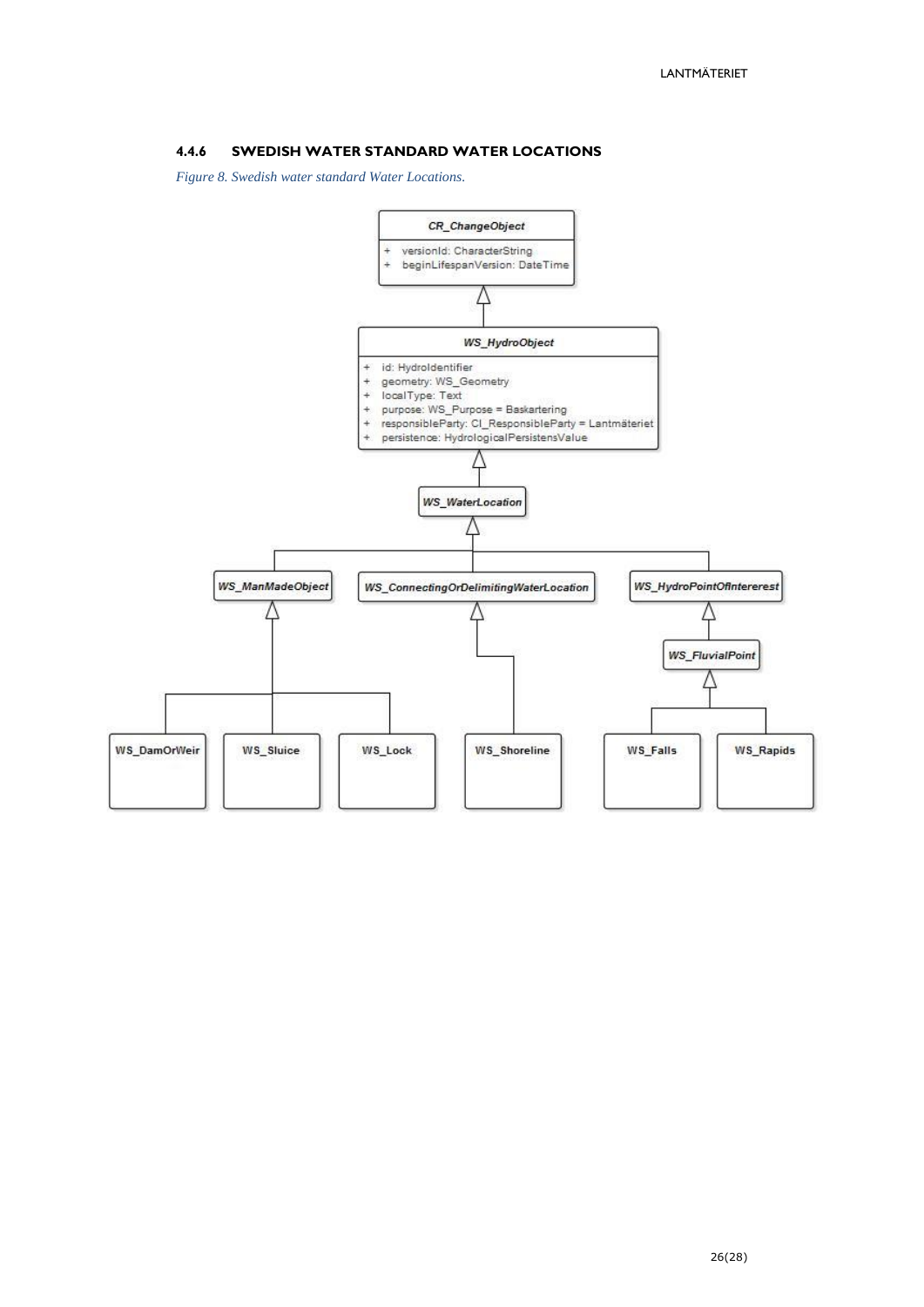| <b>Type of object</b>                       | <b>Description</b>                                                                                                                                                                                                                                                  |
|---------------------------------------------|---------------------------------------------------------------------------------------------------------------------------------------------------------------------------------------------------------------------------------------------------------------------|
| WS_HydroObject (abstract)                   | CR_ChangeObject is the basic class for WS_HydroObject and<br>thus enables version management of all objects.                                                                                                                                                        |
| WS_WaterLocation                            | Water location - point of interest in connection with body of<br>water and/or water system.                                                                                                                                                                         |
| WS_ManMadeObject                            | Man-made object - water location consisting of a man-made<br>object within a water body that has one of the following func-<br>tion types:<br>retains water; regulates quantity of water; changes the course<br>of water; enables watercourses to cross each other. |
| WS_ConnectingOrDelimit-<br>ingWaterLocation | Connecting or delimiting water location - water location<br>where the exchange of water between bodies of water can oc-<br>cur.                                                                                                                                     |
| WS_HydroPointOfInterest                     | Hydrographic point of interest - water location in or in con-<br>nection with water that affects or changes the nature of the<br>flow or hydrography.                                                                                                               |
| WS_FluvialPoint                             | Fluvial point - hydrographically interesting place with special<br>hydrological characteristics in a body of water.                                                                                                                                                 |
| WS_DamOrWeir                                | Dam or weir - man-made object that constitutes a permanent<br>barrier in a body of surface water and dams water or controls<br>its flow.                                                                                                                            |
|                                             | All dams are shown.                                                                                                                                                                                                                                                 |
|                                             | Earth dams and embankments whose purpose is to lead water<br>in a certain channel are not shown as dams. Constructions cre-<br>ating reflection ponds are not shown.                                                                                                |
| WS_Sluice                                   | Man-made object that consists of an open, sloping water<br>course (water chutes and water pipes included).                                                                                                                                                          |
|                                             | All water pipes or water chutes included in or connecting to<br>displayed watercourses that are at least 200 meters long are<br>shown.                                                                                                                              |
| WS_Lock                                     | Lock - man-made object with two or a series of gates used to<br>raise or lower vessels between different levels of water.<br>Shown in full.                                                                                                                         |

#### *Table 10. Object types in the Swedish water standard Water Locations.*